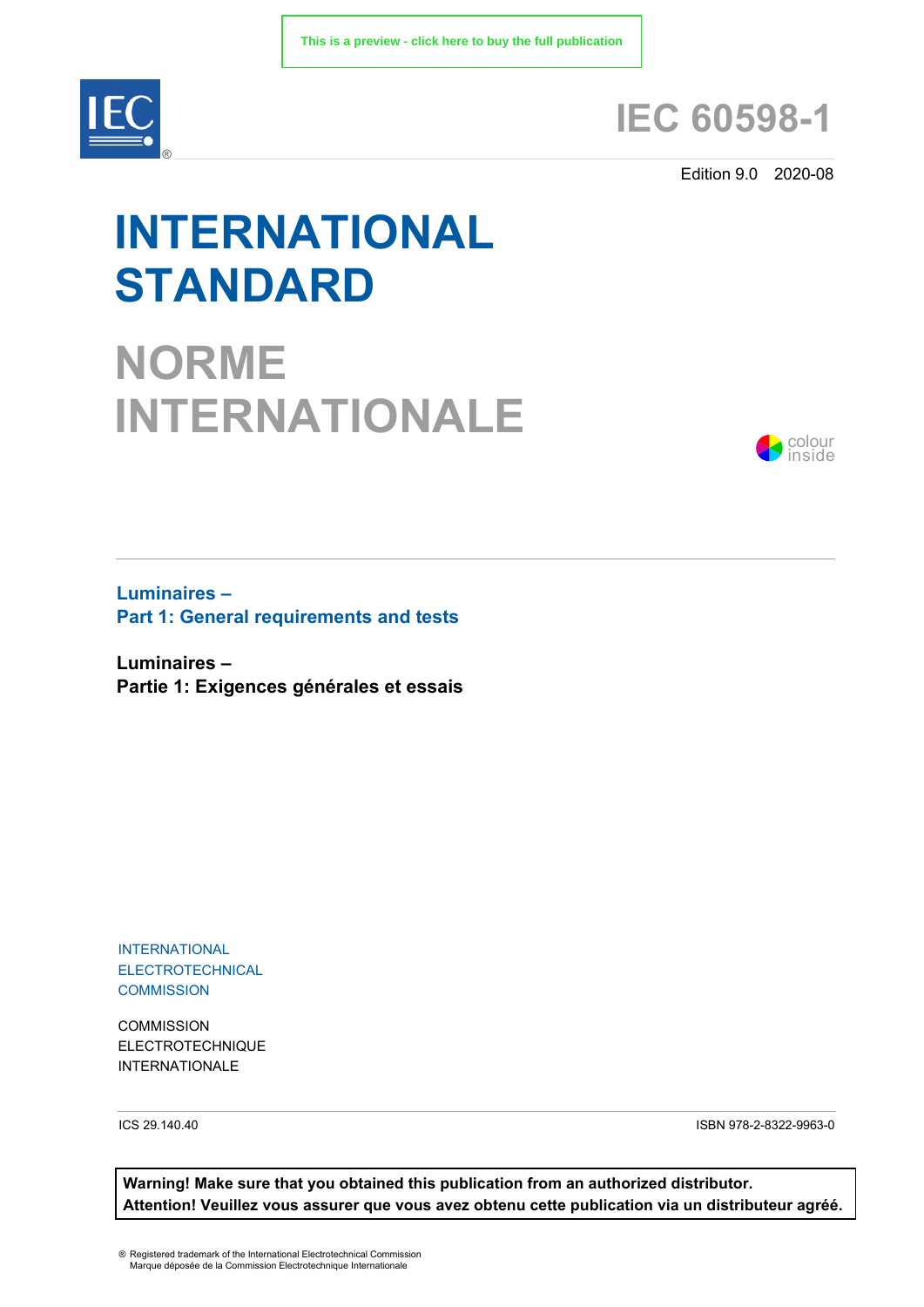$-2-$ 

IEC 60598-1:2020 © IEC 2020

# CONTENTS

| 0.1  |                                                                                 |  |
|------|---------------------------------------------------------------------------------|--|
| 0.2  |                                                                                 |  |
| 0.3  |                                                                                 |  |
| 0.4  |                                                                                 |  |
| 0.5  |                                                                                 |  |
| 0.6  |                                                                                 |  |
| 0.7  |                                                                                 |  |
|      |                                                                                 |  |
| 1.1  |                                                                                 |  |
| 1.2  |                                                                                 |  |
|      |                                                                                 |  |
| 2.1  |                                                                                 |  |
| 2.2  | Classification according to type of protection against electric shock36         |  |
| 2.3  | Classification according to degree of protection against ingress of dust, solid |  |
| 2.4  | Classification according to material of supporting surface for which the        |  |
|      |                                                                                 |  |
| 2.5  |                                                                                 |  |
|      |                                                                                 |  |
| 3.1  |                                                                                 |  |
| 3.2  |                                                                                 |  |
| 3.3  |                                                                                 |  |
| 3.4  |                                                                                 |  |
|      |                                                                                 |  |
| 4.1  |                                                                                 |  |
| 4.2  |                                                                                 |  |
| 4.3  |                                                                                 |  |
| 4.4  |                                                                                 |  |
| 4.5  |                                                                                 |  |
| 4.6  |                                                                                 |  |
| 4.7  |                                                                                 |  |
| 4.8  |                                                                                 |  |
| 4.9  |                                                                                 |  |
| 4.10 |                                                                                 |  |
| 4.11 |                                                                                 |  |
| 4.12 |                                                                                 |  |
| 4.13 |                                                                                 |  |
| 4.14 |                                                                                 |  |
| 4.15 |                                                                                 |  |
| 4.16 |                                                                                 |  |
| 4.17 |                                                                                 |  |
| 4.18 |                                                                                 |  |
| 4.19 |                                                                                 |  |
| 4.20 |                                                                                 |  |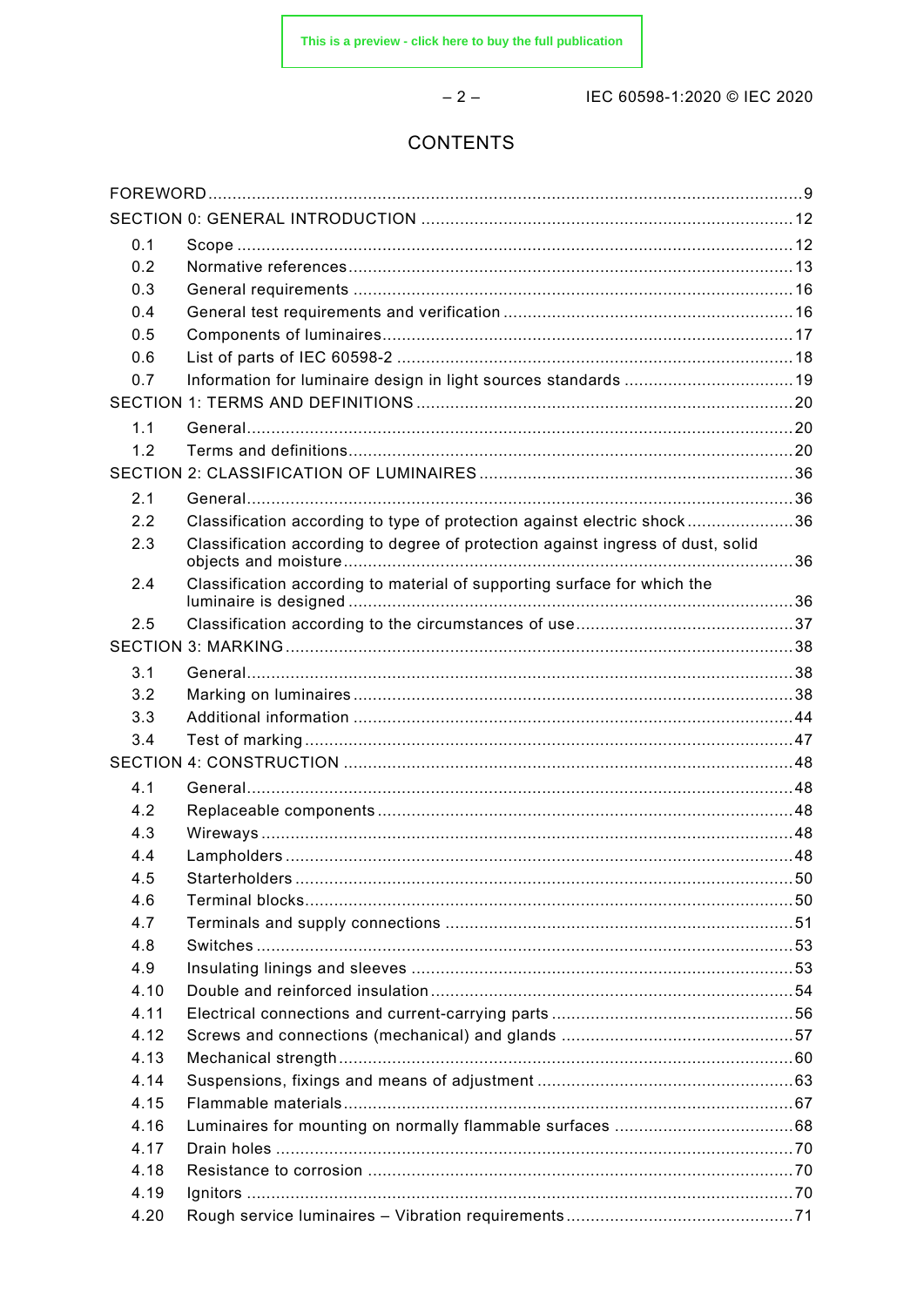| 4.21 |                                                                              |  |
|------|------------------------------------------------------------------------------|--|
| 4.22 |                                                                              |  |
| 4.23 |                                                                              |  |
| 4.24 |                                                                              |  |
| 4.25 |                                                                              |  |
| 4.26 |                                                                              |  |
| 4.27 | Terminal blocks with integrated screwless protective earthing contacts74     |  |
| 4.28 |                                                                              |  |
| 4.29 |                                                                              |  |
| 4.30 |                                                                              |  |
| 4.31 |                                                                              |  |
| 4.32 |                                                                              |  |
| 4.33 | Luminaire powered via information technology communication cabling78         |  |
| 4.34 |                                                                              |  |
| 4.35 |                                                                              |  |
| 4.36 |                                                                              |  |
|      |                                                                              |  |
| 5.1  |                                                                              |  |
| 5.2  |                                                                              |  |
| 5.3  |                                                                              |  |
| 5.4  | Test to determine suitability of conductors having a reduced cross-sectional |  |
|      |                                                                              |  |
|      |                                                                              |  |
|      |                                                                              |  |
| 7.1  |                                                                              |  |
| 7.2  |                                                                              |  |
|      |                                                                              |  |
| 8.1  |                                                                              |  |
| 8.2  |                                                                              |  |
|      | SECTION 9: RESISTANCE TO DUST, SOLID OBJECTS AND MOISTURE99                  |  |
| 9.1  |                                                                              |  |
| 9.2  |                                                                              |  |
| 9.3  |                                                                              |  |
|      | SECTION 10: INSULATION RESISTANCE AND ELECTRIC STRENGTH, TOUCH               |  |
|      |                                                                              |  |
| 10.1 |                                                                              |  |
| 10.2 |                                                                              |  |
| 10.3 |                                                                              |  |
|      |                                                                              |  |
| 11.1 |                                                                              |  |
| 11.2 |                                                                              |  |
|      |                                                                              |  |
|      |                                                                              |  |
| 12.1 |                                                                              |  |
| 12.2 |                                                                              |  |
| 12.3 |                                                                              |  |
| 12.4 |                                                                              |  |
| 12.5 |                                                                              |  |
| 12.6 |                                                                              |  |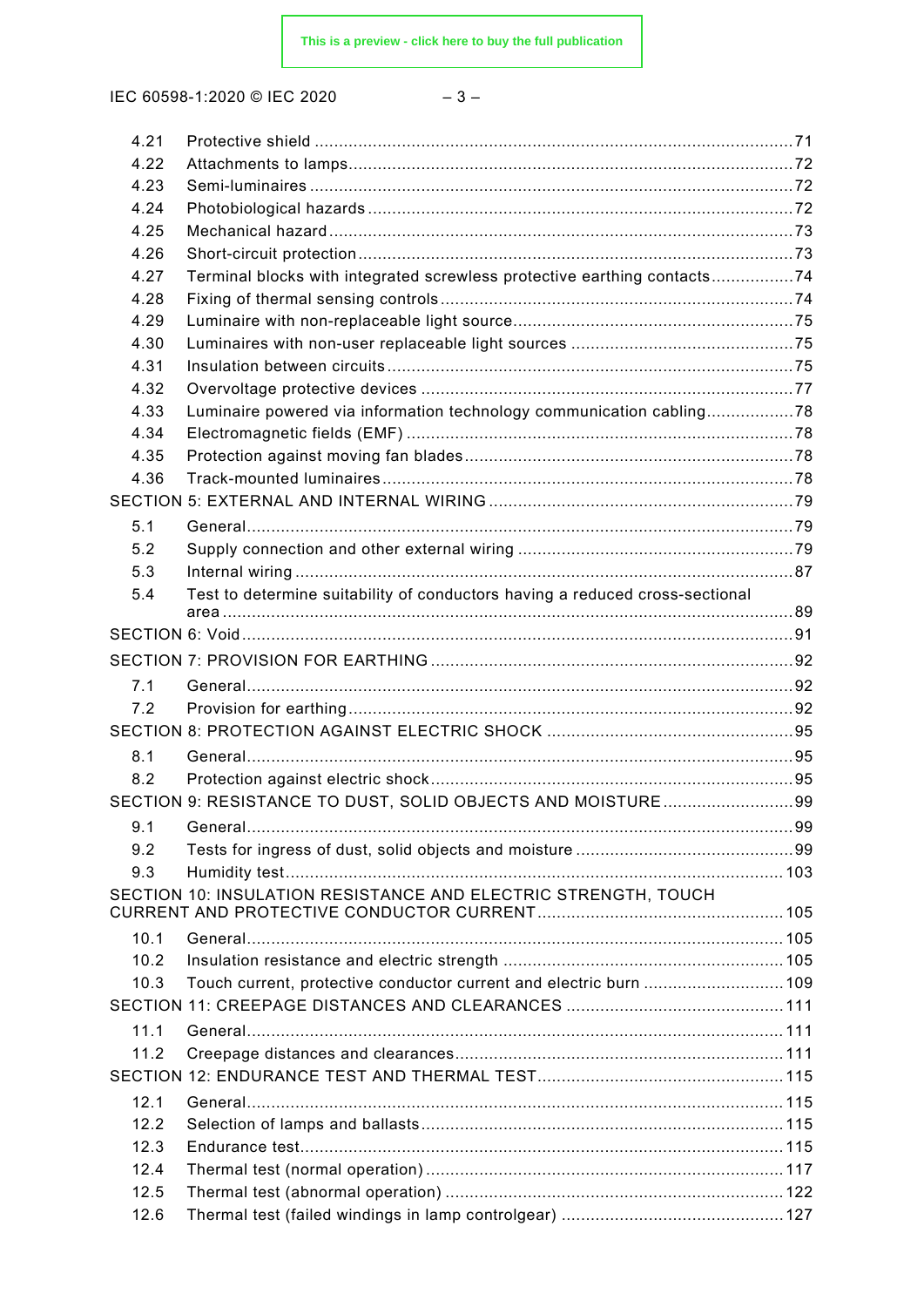– 4 – IEC 60598-1:2020 © IEC 2020

| 13.1<br>13.2<br>13.3<br>13.4<br>14.1<br>14.2<br>14.3<br>14.4<br>SECTION 15: SCREWLESS TERMINALS AND ELECTRICAL CONNECTIONS 141<br>15.1<br>15.2<br>15.3<br>15.4<br>15.5<br>15.6<br>Annex A (normative) Test to establish whether a conductive part can cause an electric<br>B.1<br>Filament lamps within the scope of IEC 60432-1 and IEC 60432-2174<br>B.2<br>B.3<br>B.4<br>B.5<br>D.1<br>D.2<br>Alternative test procedure for adjustment of measured temperatures for<br>D.3<br>Annex E (normative) Determination of winding temperature rises by the increase-in-<br>Annex F (normative) Test for resistance to stress corrosion of copper and copper<br>F.1<br>F.2<br>F.3<br>F.4<br>Annex G (normative) Measurement of touch current and protective conductor current 188<br>Annex J (informative) Explanation of IP numbers for degrees of protection  194<br>K.1 | 12.7 | Thermal test in regard to fault conditions in lamp controlgear or electronic |  |
|------------------------------------------------------------------------------------------------------------------------------------------------------------------------------------------------------------------------------------------------------------------------------------------------------------------------------------------------------------------------------------------------------------------------------------------------------------------------------------------------------------------------------------------------------------------------------------------------------------------------------------------------------------------------------------------------------------------------------------------------------------------------------------------------------------------------------------------------------------------------|------|------------------------------------------------------------------------------|--|
|                                                                                                                                                                                                                                                                                                                                                                                                                                                                                                                                                                                                                                                                                                                                                                                                                                                                        |      |                                                                              |  |
|                                                                                                                                                                                                                                                                                                                                                                                                                                                                                                                                                                                                                                                                                                                                                                                                                                                                        |      |                                                                              |  |
|                                                                                                                                                                                                                                                                                                                                                                                                                                                                                                                                                                                                                                                                                                                                                                                                                                                                        |      |                                                                              |  |
|                                                                                                                                                                                                                                                                                                                                                                                                                                                                                                                                                                                                                                                                                                                                                                                                                                                                        |      |                                                                              |  |
|                                                                                                                                                                                                                                                                                                                                                                                                                                                                                                                                                                                                                                                                                                                                                                                                                                                                        |      |                                                                              |  |
|                                                                                                                                                                                                                                                                                                                                                                                                                                                                                                                                                                                                                                                                                                                                                                                                                                                                        |      |                                                                              |  |
|                                                                                                                                                                                                                                                                                                                                                                                                                                                                                                                                                                                                                                                                                                                                                                                                                                                                        |      |                                                                              |  |
|                                                                                                                                                                                                                                                                                                                                                                                                                                                                                                                                                                                                                                                                                                                                                                                                                                                                        |      |                                                                              |  |
|                                                                                                                                                                                                                                                                                                                                                                                                                                                                                                                                                                                                                                                                                                                                                                                                                                                                        |      |                                                                              |  |
|                                                                                                                                                                                                                                                                                                                                                                                                                                                                                                                                                                                                                                                                                                                                                                                                                                                                        |      |                                                                              |  |
|                                                                                                                                                                                                                                                                                                                                                                                                                                                                                                                                                                                                                                                                                                                                                                                                                                                                        |      |                                                                              |  |
|                                                                                                                                                                                                                                                                                                                                                                                                                                                                                                                                                                                                                                                                                                                                                                                                                                                                        |      |                                                                              |  |
|                                                                                                                                                                                                                                                                                                                                                                                                                                                                                                                                                                                                                                                                                                                                                                                                                                                                        |      |                                                                              |  |
|                                                                                                                                                                                                                                                                                                                                                                                                                                                                                                                                                                                                                                                                                                                                                                                                                                                                        |      |                                                                              |  |
|                                                                                                                                                                                                                                                                                                                                                                                                                                                                                                                                                                                                                                                                                                                                                                                                                                                                        |      |                                                                              |  |
|                                                                                                                                                                                                                                                                                                                                                                                                                                                                                                                                                                                                                                                                                                                                                                                                                                                                        |      |                                                                              |  |
|                                                                                                                                                                                                                                                                                                                                                                                                                                                                                                                                                                                                                                                                                                                                                                                                                                                                        |      |                                                                              |  |
|                                                                                                                                                                                                                                                                                                                                                                                                                                                                                                                                                                                                                                                                                                                                                                                                                                                                        |      |                                                                              |  |
|                                                                                                                                                                                                                                                                                                                                                                                                                                                                                                                                                                                                                                                                                                                                                                                                                                                                        |      |                                                                              |  |
|                                                                                                                                                                                                                                                                                                                                                                                                                                                                                                                                                                                                                                                                                                                                                                                                                                                                        |      |                                                                              |  |
|                                                                                                                                                                                                                                                                                                                                                                                                                                                                                                                                                                                                                                                                                                                                                                                                                                                                        |      |                                                                              |  |
|                                                                                                                                                                                                                                                                                                                                                                                                                                                                                                                                                                                                                                                                                                                                                                                                                                                                        |      |                                                                              |  |
|                                                                                                                                                                                                                                                                                                                                                                                                                                                                                                                                                                                                                                                                                                                                                                                                                                                                        |      |                                                                              |  |
|                                                                                                                                                                                                                                                                                                                                                                                                                                                                                                                                                                                                                                                                                                                                                                                                                                                                        |      |                                                                              |  |
|                                                                                                                                                                                                                                                                                                                                                                                                                                                                                                                                                                                                                                                                                                                                                                                                                                                                        |      |                                                                              |  |
|                                                                                                                                                                                                                                                                                                                                                                                                                                                                                                                                                                                                                                                                                                                                                                                                                                                                        |      |                                                                              |  |
|                                                                                                                                                                                                                                                                                                                                                                                                                                                                                                                                                                                                                                                                                                                                                                                                                                                                        |      |                                                                              |  |
|                                                                                                                                                                                                                                                                                                                                                                                                                                                                                                                                                                                                                                                                                                                                                                                                                                                                        |      |                                                                              |  |
|                                                                                                                                                                                                                                                                                                                                                                                                                                                                                                                                                                                                                                                                                                                                                                                                                                                                        |      |                                                                              |  |
|                                                                                                                                                                                                                                                                                                                                                                                                                                                                                                                                                                                                                                                                                                                                                                                                                                                                        |      |                                                                              |  |
|                                                                                                                                                                                                                                                                                                                                                                                                                                                                                                                                                                                                                                                                                                                                                                                                                                                                        |      |                                                                              |  |
|                                                                                                                                                                                                                                                                                                                                                                                                                                                                                                                                                                                                                                                                                                                                                                                                                                                                        |      |                                                                              |  |
|                                                                                                                                                                                                                                                                                                                                                                                                                                                                                                                                                                                                                                                                                                                                                                                                                                                                        |      |                                                                              |  |
|                                                                                                                                                                                                                                                                                                                                                                                                                                                                                                                                                                                                                                                                                                                                                                                                                                                                        |      |                                                                              |  |
|                                                                                                                                                                                                                                                                                                                                                                                                                                                                                                                                                                                                                                                                                                                                                                                                                                                                        |      |                                                                              |  |
|                                                                                                                                                                                                                                                                                                                                                                                                                                                                                                                                                                                                                                                                                                                                                                                                                                                                        |      |                                                                              |  |
|                                                                                                                                                                                                                                                                                                                                                                                                                                                                                                                                                                                                                                                                                                                                                                                                                                                                        |      |                                                                              |  |
|                                                                                                                                                                                                                                                                                                                                                                                                                                                                                                                                                                                                                                                                                                                                                                                                                                                                        |      |                                                                              |  |
|                                                                                                                                                                                                                                                                                                                                                                                                                                                                                                                                                                                                                                                                                                                                                                                                                                                                        |      |                                                                              |  |
|                                                                                                                                                                                                                                                                                                                                                                                                                                                                                                                                                                                                                                                                                                                                                                                                                                                                        |      |                                                                              |  |
|                                                                                                                                                                                                                                                                                                                                                                                                                                                                                                                                                                                                                                                                                                                                                                                                                                                                        |      |                                                                              |  |
|                                                                                                                                                                                                                                                                                                                                                                                                                                                                                                                                                                                                                                                                                                                                                                                                                                                                        |      |                                                                              |  |
|                                                                                                                                                                                                                                                                                                                                                                                                                                                                                                                                                                                                                                                                                                                                                                                                                                                                        |      |                                                                              |  |
|                                                                                                                                                                                                                                                                                                                                                                                                                                                                                                                                                                                                                                                                                                                                                                                                                                                                        |      |                                                                              |  |
|                                                                                                                                                                                                                                                                                                                                                                                                                                                                                                                                                                                                                                                                                                                                                                                                                                                                        | K.2  | Temperature measurement of the insulation parts of lampholders197            |  |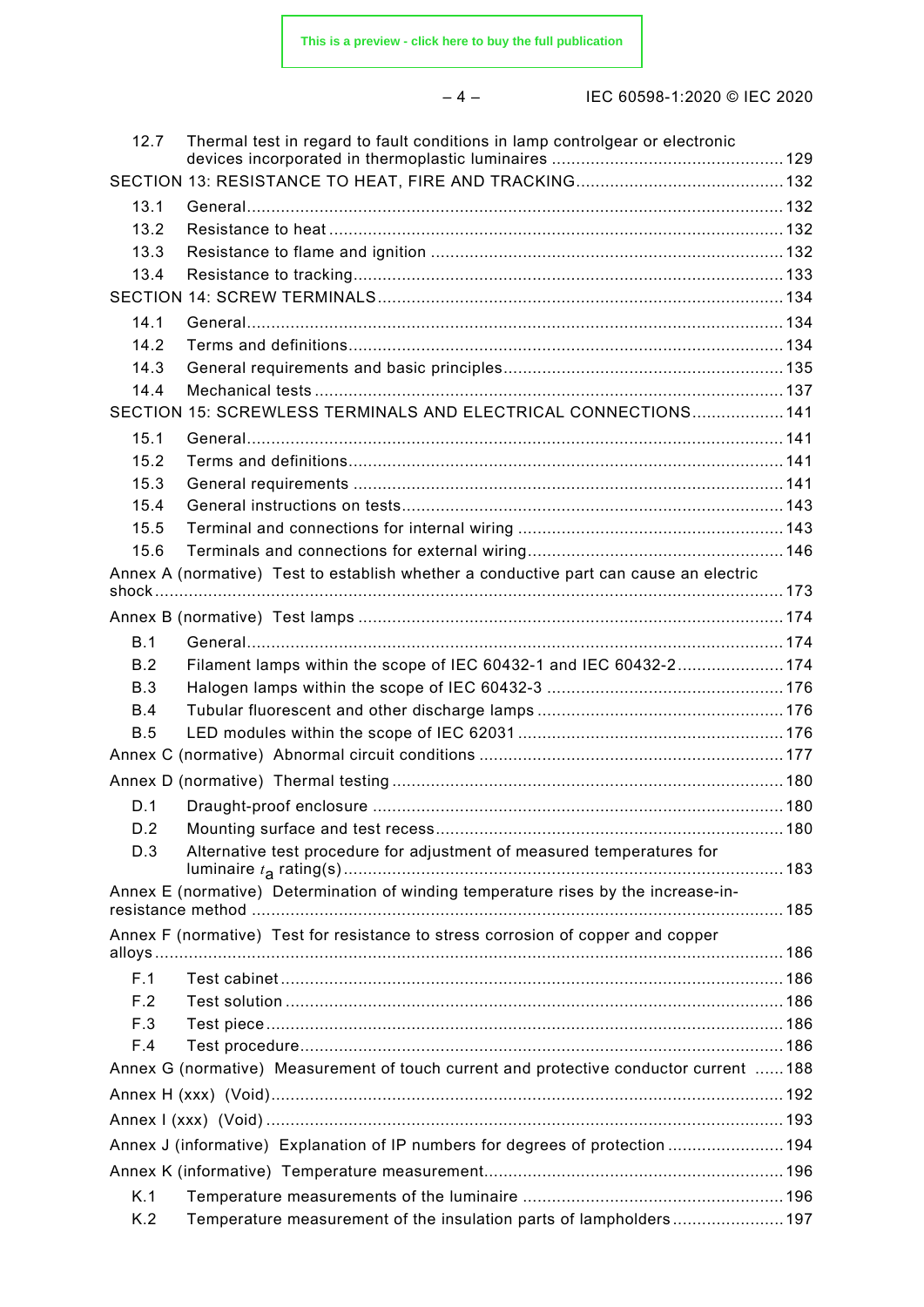|  | 원 사<br>×<br>۰. |  |
|--|----------------|--|
|--|----------------|--|

|      | Annex L (informative) Guidelines for good practice in luminaire design  199                                                                                                     |  |
|------|---------------------------------------------------------------------------------------------------------------------------------------------------------------------------------|--|
| L.1  |                                                                                                                                                                                 |  |
| L.2  |                                                                                                                                                                                 |  |
| L.3  |                                                                                                                                                                                 |  |
| L.4  |                                                                                                                                                                                 |  |
| L.5  |                                                                                                                                                                                 |  |
| L.6  |                                                                                                                                                                                 |  |
| L.7  |                                                                                                                                                                                 |  |
| L.8  | Recommendations for electromagnetic ballast protection for end of life                                                                                                          |  |
| L.9  |                                                                                                                                                                                 |  |
| L.10 |                                                                                                                                                                                 |  |
|      | Annex M (normative) Determination of creepage distances and clearances 204                                                                                                      |  |
|      | Annex N (informative) Explanation of marking for luminaires that are not suitable for                                                                                           |  |
|      | mounting on normally flammable surfaces and covering with insulation materials 205                                                                                              |  |
| N.0  |                                                                                                                                                                                 |  |
| N.1  |                                                                                                                                                                                 |  |
| N.2  |                                                                                                                                                                                 |  |
| N.3  |                                                                                                                                                                                 |  |
| N.4  |                                                                                                                                                                                 |  |
|      |                                                                                                                                                                                 |  |
|      | Annex P (normative) Absorption requirements for the protective shield to be fitted to                                                                                           |  |
|      | luminaires designed for metal halide lamps which emit a high level of UV radiation 209                                                                                          |  |
| P.1  |                                                                                                                                                                                 |  |
| P.2  |                                                                                                                                                                                 |  |
| P.3  |                                                                                                                                                                                 |  |
|      |                                                                                                                                                                                 |  |
| Q.1  |                                                                                                                                                                                 |  |
| Q.2  |                                                                                                                                                                                 |  |
|      | Annex R (normative) Schedule of amended clauses and subclauses containing more                                                                                                  |  |
|      |                                                                                                                                                                                 |  |
|      | Annex S (normative) Requirements for the identification of a family or range of                                                                                                 |  |
|      |                                                                                                                                                                                 |  |
| S.1  |                                                                                                                                                                                 |  |
| S.2  |                                                                                                                                                                                 |  |
|      |                                                                                                                                                                                 |  |
|      | Annex U (informative) Additional requirements for luminaires where a higher degree of                                                                                           |  |
|      |                                                                                                                                                                                 |  |
| U.1  |                                                                                                                                                                                 |  |
| U.2  |                                                                                                                                                                                 |  |
|      | Annex V (normative) Additional test requirements for terminal blocks with integrated<br>screwless protective earthing contact for direct connection to the luminaire housing or |  |
|      |                                                                                                                                                                                 |  |
| V.1  |                                                                                                                                                                                 |  |
| V.2  |                                                                                                                                                                                 |  |
|      | Annex W (normative) Alternative thermal test for thermoplastic luminaires220                                                                                                    |  |
| W.1  | Thermal test in regard to fault conditions in lamp controlgear or electronic<br>devices without temperature sensing controls in thermoplastic luminaires for                    |  |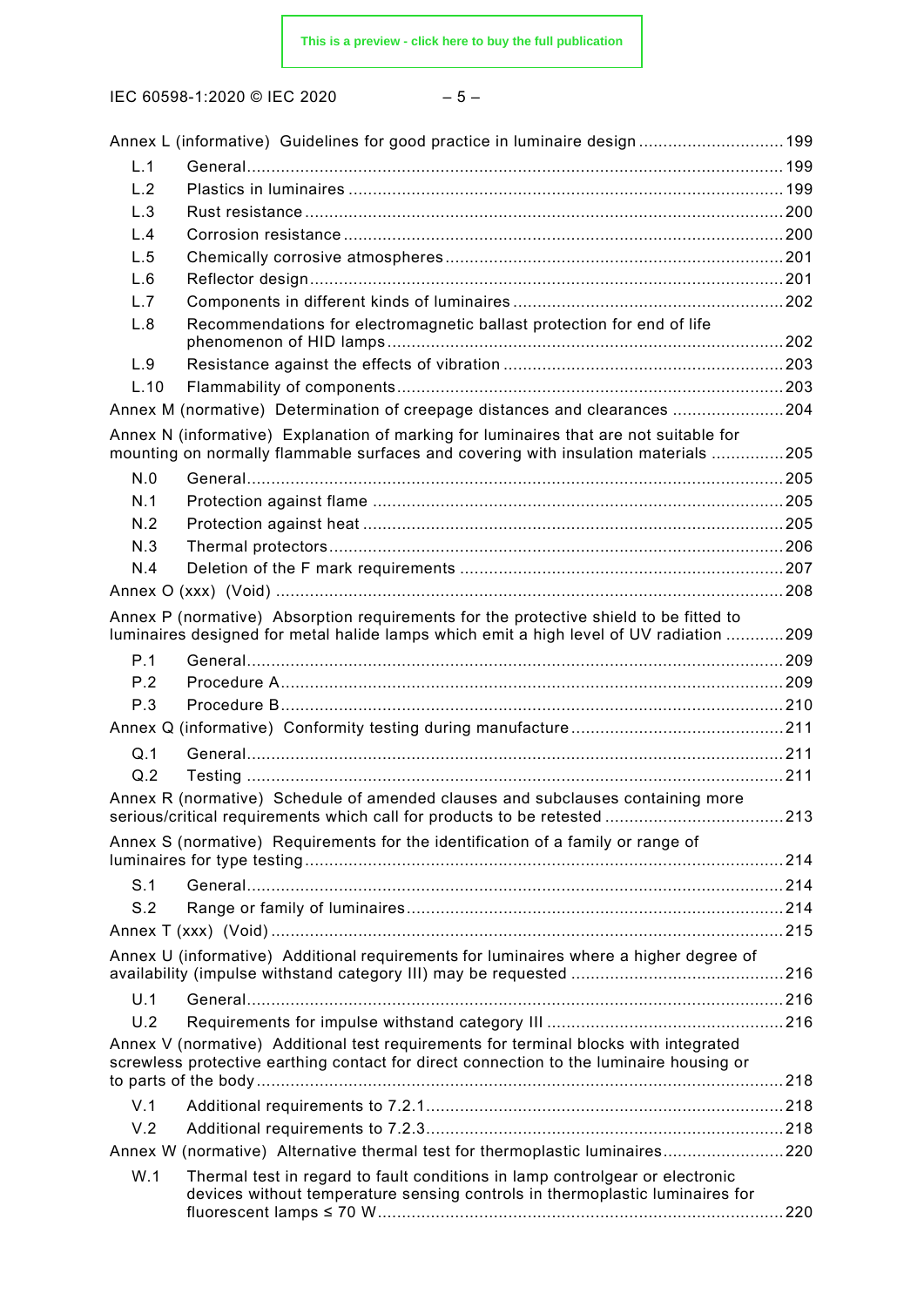– 6 – IEC 60598-1:2020 © IEC 2020

| Annex X (normative) Requirements for insulation between active parts of circuits and       |  |
|--------------------------------------------------------------------------------------------|--|
| Annex Y (informative) Information regarding power sourcing equipment powering class        |  |
| Y.0                                                                                        |  |
| Y.1                                                                                        |  |
| Y.2                                                                                        |  |
|                                                                                            |  |
| Figure 34 – Circuit for checking electrical contact between socket outlet and plug 85      |  |
| Figure 33 - Test to determine suitability of conductors having a reduced cross-            |  |
|                                                                                            |  |
| Figure 2 – Terminal block arrangement for installation test for luminaires with            |  |
|                                                                                            |  |
|                                                                                            |  |
|                                                                                            |  |
|                                                                                            |  |
| Figure 7 - Apparatus for testing protection against rain and splashing 154                 |  |
|                                                                                            |  |
| Figure 9 - Relation between winding temperature and mounting surface temperature156        |  |
|                                                                                            |  |
| Figure 11 - Arrangement and dimensions of the electrodes for the tracking test 157         |  |
|                                                                                            |  |
|                                                                                            |  |
|                                                                                            |  |
|                                                                                            |  |
|                                                                                            |  |
|                                                                                            |  |
|                                                                                            |  |
|                                                                                            |  |
| Figure 20 - Illustration of the terms "lopping-in" and "through wiring" 166                |  |
|                                                                                            |  |
| Figure 22 – Examples of self-tapping, thread-cutting and thread-forming screws (from       |  |
|                                                                                            |  |
| Figure 24 - Illustration of creepage and clearance measurements at a supply terminal168    |  |
|                                                                                            |  |
|                                                                                            |  |
|                                                                                            |  |
|                                                                                            |  |
|                                                                                            |  |
| Figure 30 - Example of a thread forming screw used in a groove of a metallic material  171 |  |
| Figure 31 - Electro-mechanical contact system with plug/socket connection 172              |  |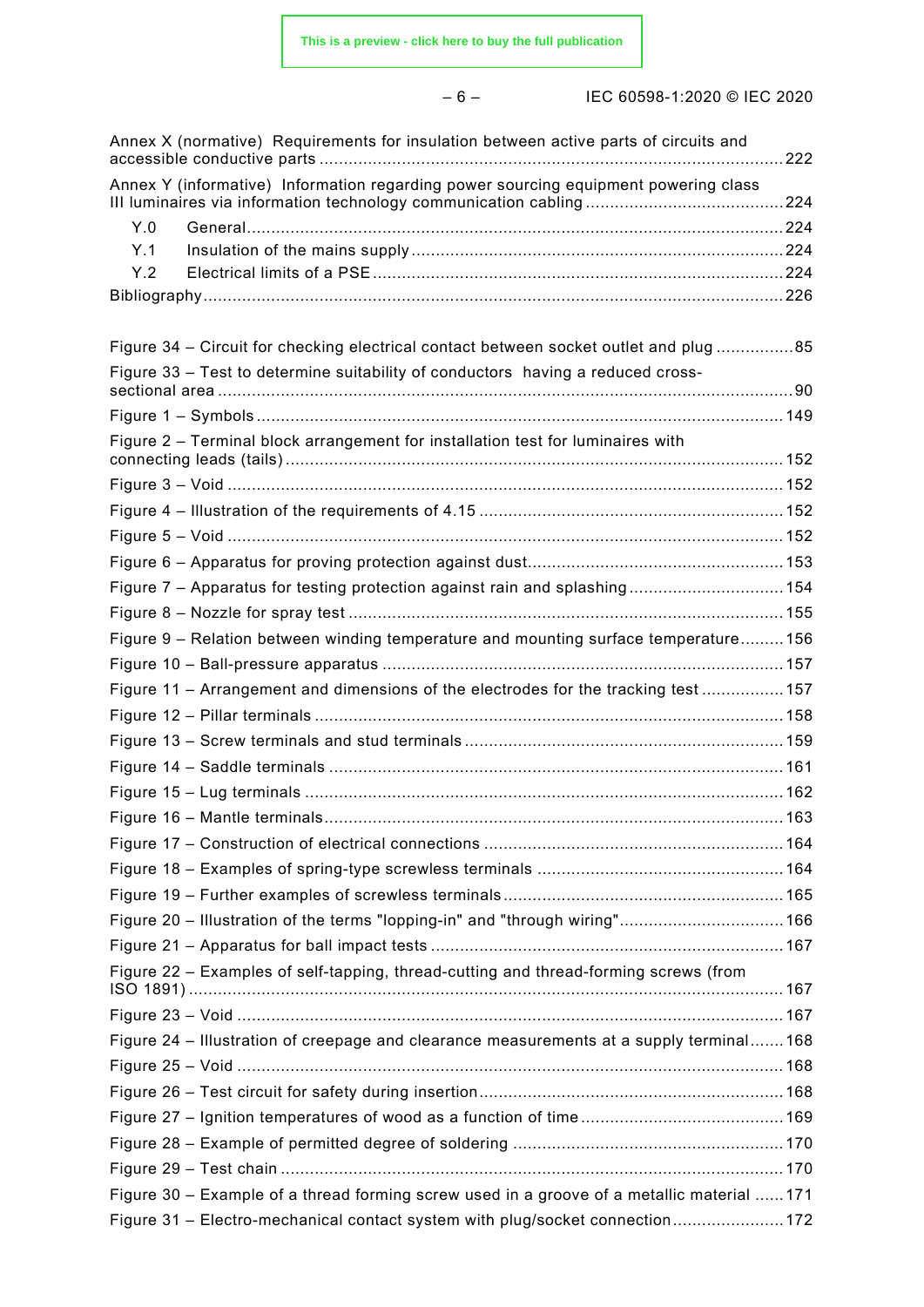IEC 60598-1:2020 © IEC 2020 – 7 –

| Figure 32 – Test circuit for luminaires incorporating fluorescent lamp ≤ 70 W 172                        |  |
|----------------------------------------------------------------------------------------------------------|--|
| Figure C.1 - Circuit for testing rectifying effect (some capacitive starterless ballasts                 |  |
|                                                                                                          |  |
| Figure C.2 - Circuit for testing rectifying effect (ballasts for single pin lamps)178                    |  |
| Figure C.3 - Circuit for testing rectifying effect of some high pressure sodium and                      |  |
| Figure D.1 - Example of test recess where a luminaire comprises separate parts, in                       |  |
| Figure D.2 - Example of test recess where a luminaire comprises separate parts, in                       |  |
| Figure D.3 - Correct test box size (insulating ceilings) for settable and adjustable                     |  |
| Figure G.1 - Test configuration: single-phase equipment on star TN or TT system  190                     |  |
|                                                                                                          |  |
| Figure G.2 - Measuring network, touch current weighted for perception or reaction  190                   |  |
| Figure G.3 - Measuring network, touch current weighted for let-go (for portable class I                  |  |
|                                                                                                          |  |
|                                                                                                          |  |
|                                                                                                          |  |
|                                                                                                          |  |
|                                                                                                          |  |
| Table 3.2 - Identification of extra-low-voltage DC leads and terminations 41                             |  |
|                                                                                                          |  |
|                                                                                                          |  |
|                                                                                                          |  |
|                                                                                                          |  |
|                                                                                                          |  |
|                                                                                                          |  |
|                                                                                                          |  |
|                                                                                                          |  |
|                                                                                                          |  |
|                                                                                                          |  |
|                                                                                                          |  |
|                                                                                                          |  |
| Table 10.3 – Limits of touch current or protective conductor current and electric burn 110               |  |
| Table 11.1.A - Minimum creepage distances for AC sinusoidal voltages up to 30 kHz                        |  |
|                                                                                                          |  |
| Table 11.1.B - Minimum clearance for working voltages (to be used in conjunction with                    |  |
| Table 11.2 – Minimum distances for ignition pulse voltages or equivalent peak voltage $U_{\text{p}}$ 114 |  |
| Table 12.1 - Maximum temperatures under the test conditions of 12.4.2, for principal                     |  |
| Table 12.2 - Maximum temperatures under the test conditions of 12.4.2, for common                        |  |
|                                                                                                          |  |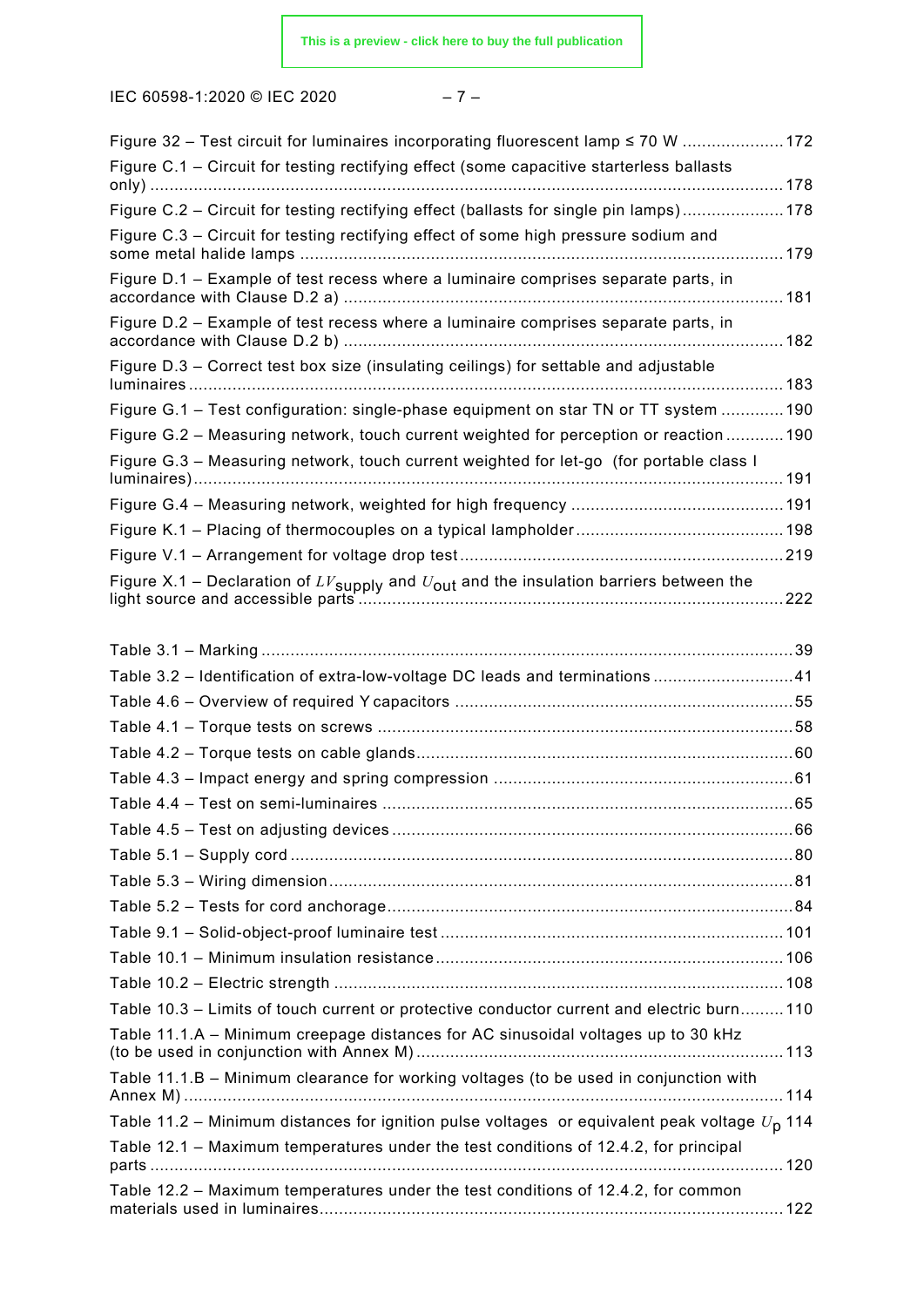– 8 – IEC 60598-1:2020 © IEC 2020

| Table 12.3 - Maximum temperatures under the test conditions of 12.5.1  125                |  |
|-------------------------------------------------------------------------------------------|--|
| Table 12.4 – Maximum temperature of windings under abnormal operating conditions          |  |
| Table 12.5 - Maximum temperature of windings under abnormal operating conditions          |  |
|                                                                                           |  |
| Table 14.1 - Nominal cross-sectional areas of conductors according to terminal sizes  136 |  |
| Table 14.2 - Nominal cross-sectional areas of conductors according to maximum             |  |
|                                                                                           |  |
|                                                                                           |  |
|                                                                                           |  |
|                                                                                           |  |
|                                                                                           |  |
|                                                                                           |  |
| Table G.1 – Position of switch e, n and p for the measurements of the different classes   |  |
| Table J.1 – Degrees of protection indicated by the first characteristic numeral 194       |  |
| Table J.2 – Degrees of protection indicated by the second characteristic numeral  195     |  |
|                                                                                           |  |
| Table M.1 - Determination of creepage distances and clearances (see Table 11.1)204        |  |
| Table N.1 - Guidance on when to use the symbol and its explanation on the luminaire       |  |
|                                                                                           |  |
|                                                                                           |  |
| Table U.1 - Minimum clearance distances for AC sinusoidal working voltages impulse        |  |
|                                                                                           |  |
| Table X.1 - Insulation requirements between active parts and accessible conductive        |  |
|                                                                                           |  |
| Table Y.2 - Electrical parameters for communication cable/connectors225                   |  |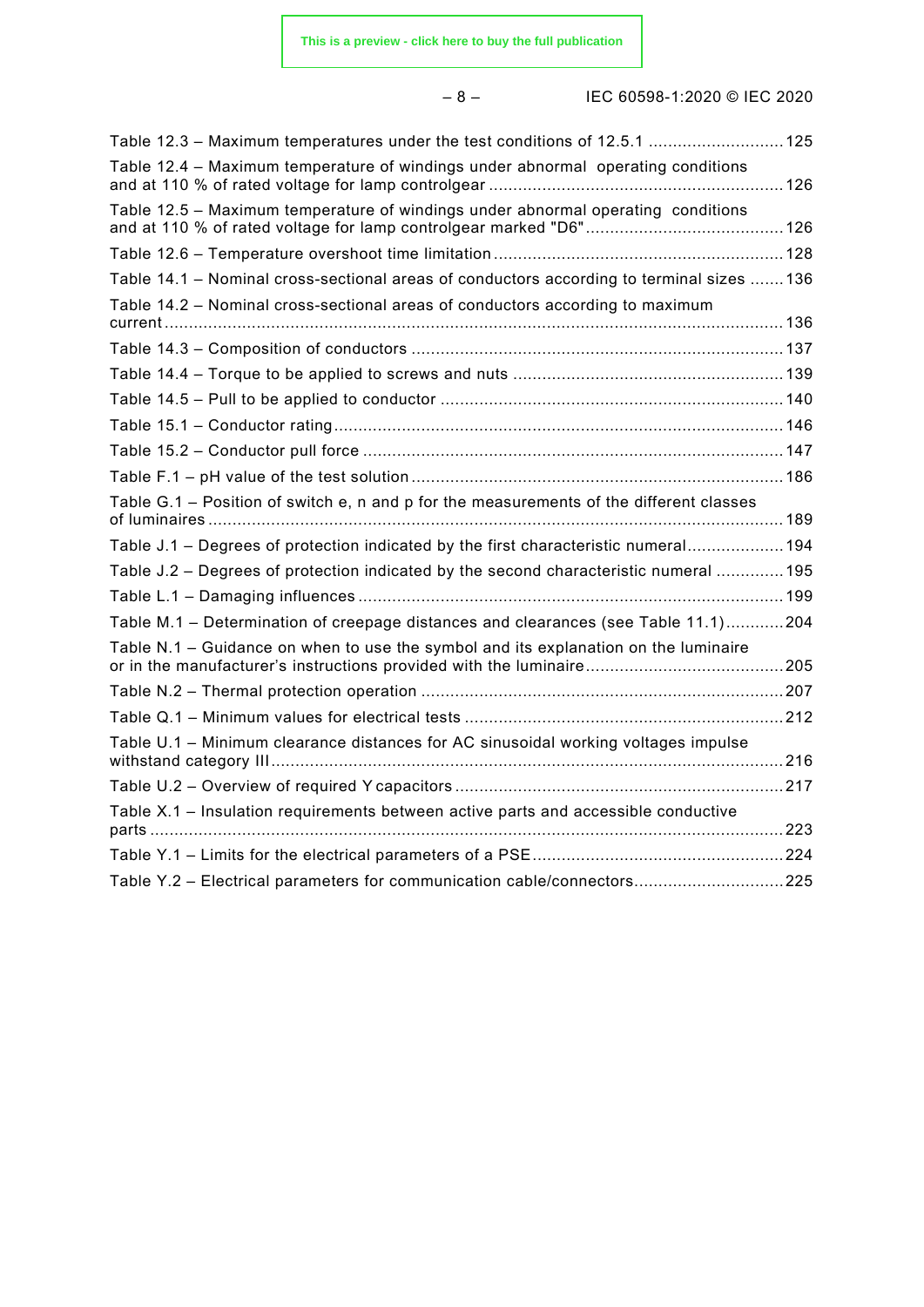IEC 60598-1:2020 © IEC 2020 – 9 –

# INTERNATIONAL ELECTROTECHNICAL COMMISSION

\_\_\_\_\_\_\_\_\_\_\_\_

# **LUMINAIRES –**

# **Part 1: General requirements and tests**

# FOREWORD

- <span id="page-8-0"></span>1) The International Electrotechnical Commission (IEC) is a worldwide organization for standardization comprising all national electrotechnical committees (IEC National Committees). The object of IEC is to promote international co-operation on all questions concerning standardization in the electrical and electronic fields. To this end and in addition to other activities, IEC publishes International Standards, Technical Specifications, Technical Reports, Publicly Available Specifications (PAS) and Guides (hereafter referred to as "IEC Publication(s)"). Their preparation is entrusted to technical committees; any IEC National Committee interested in the subject dealt with may participate in this preparatory work. International, governmental and nongovernmental organizations liaising with the IEC also participate in this preparation. IEC collaborates closely with the International Organization for Standardization (ISO) in accordance with conditions determined by agreement between the two organizations.
- 2) The formal decisions or agreements of IEC on technical matters express, as nearly as possible, an international consensus of opinion on the relevant subjects since each technical committee has representation from all interested IEC National Committees.
- 3) IEC Publications have the form of recommendations for international use and are accepted by IEC National Committees in that sense. While all reasonable efforts are made to ensure that the technical content of IEC Publications is accurate, IEC cannot be held responsible for the way in which they are used or for any misinterpretation by any end user.
- 4) In order to promote international uniformity, IEC National Committees undertake to apply IEC Publications transparently to the maximum extent possible in their national and regional publications. Any divergence between any IEC Publication and the corresponding national or regional publication shall be clearly indicated in the latter.
- 5) IEC itself does not provide any attestation of conformity. Independent certification bodies provide conformity assessment services and, in some areas, access to IEC marks of conformity. IEC is not responsible for any services carried out by independent certification bodies.
- 6) All users should ensure that they have the latest edition of this publication.
- 7) No liability shall attach to IEC or its directors, employees, servants or agents including individual experts and members of its technical committees and IEC National Committees for any personal injury, property damage or other damage of any nature whatsoever, whether direct or indirect, or for costs (including legal fees) and expenses arising out of the publication, use of, or reliance upon, this IEC Publication or any other IEC Publications.
- 8) Attention is drawn to the Normative references cited in this publication. Use of the referenced publications is indispensable for the correct application of this publication.
- 9) Attention is drawn to the possibility that some of the elements of this IEC Publication may be the subject of patent rights. IEC shall not be held responsible for identifying any or all such patent rights.

International Standard IEC 60598-1 has been prepared by subcommittee 34D: Luminaires, of IEC technical committee 34: Lamps and related equipment.

This ninth edition cancels and replaces the eighth edition published in 2014 and Amendment 1:2017. This edition constitutes a technical revision.

This edition includes the following significant technical changes with respect to the previous edition:

- a) Revision of Clause 4.30, Fixing cover live parts of non-user replaceable light source;
- b) Subclause 4.24.2, Blue Light Hazard: removal of Risk Group 0;
- c) Subclause 5.2.16: additional requirements for AC mains appliance inlets related to IEC 61984;
- d) Addition of Subclause 3.3.25, UV protection of cable;
- e) Addition of Clause 4.34, Inclusion of EMF safety requirements (IEC 62493);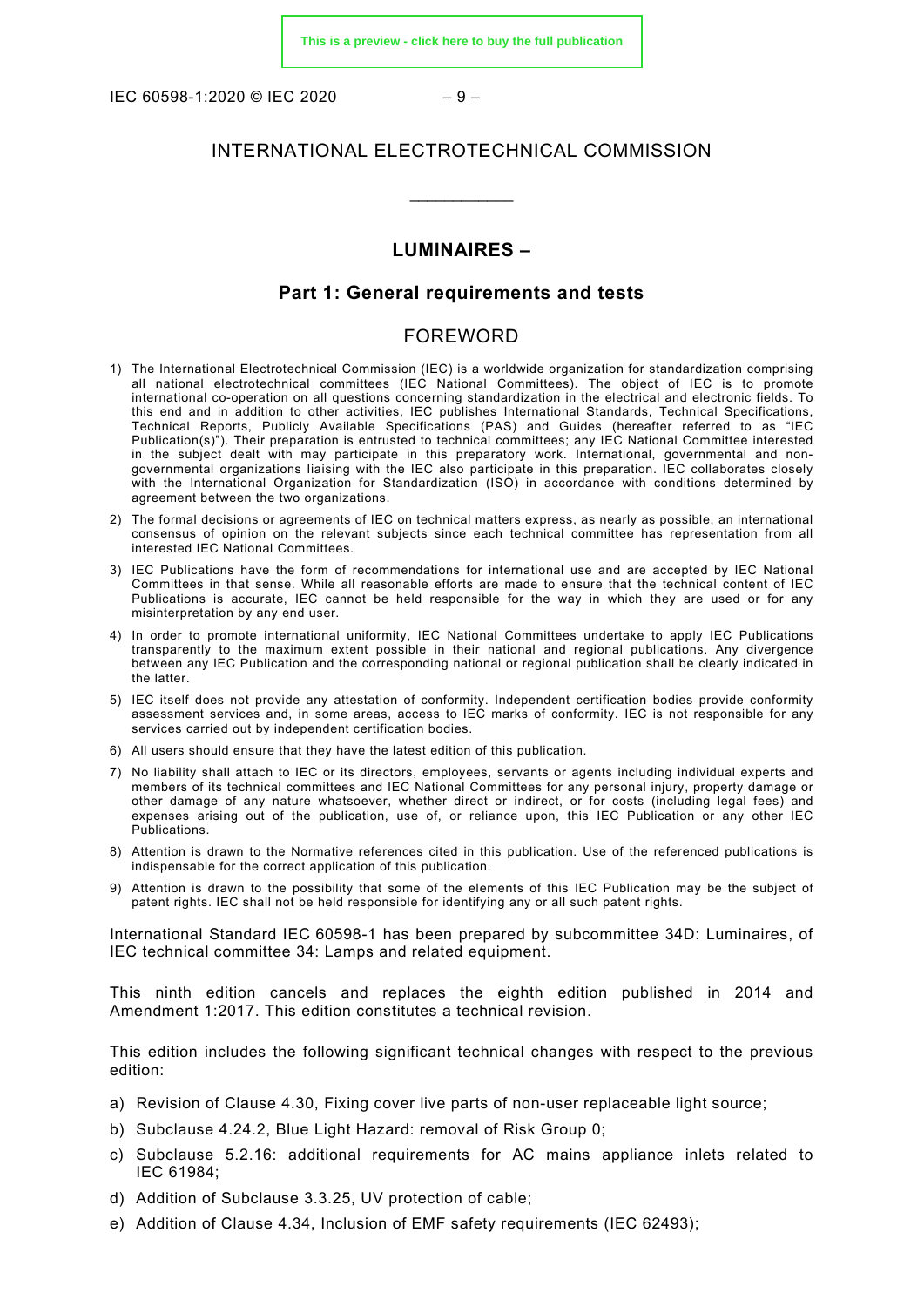$-10 -$  IEC 60598-1:2020 © IEC 2020

- f) Revision of the requirements for functional earth and protective earth;
- g) Addition of Clause 4.35, Protection against fast rotating parts;
- h) Revision of Clause 3.2, Rated voltage marking;
- i) Revision of Subclause 5.2.10, Cord anchorage;
- j) Revision of Annex G for touch current and protective conductor current test set-up;
- k) Addition of requirements for constant light output function and programmable current output:
- l) Revision of Subclause 8.2.3 c), touch voltage limits for interrupted DC voltage;
- m) Introduction of PELV;
- n) Introduction of Ethernet power supply connection for luminaires (PoE);
- o) Section 9, Introduction of IPX9;
- p) Addition of Subclause 3.3.26 for wall mounted luminaires;
- q) Revision of Annex D introducing alternative thermal tests for luminaires with *t*<sup>a</sup> marking higher than 25°C;
- r) Revision of Table 10.3 and Subclause 3.3.19 for protective conductor current limits;
- s) Track-mounted luminaires: cross reference to Annex A of IEC 60570:2003/AMD2:2019;
- t) Revision of Subclause 10.2.2, alternative DC electric strength test;
- u) Revision of Annex D for recessed luminaires;
- v) Subclause 4.12.5: revision of Table 4.2 for torque test on metal glands;
- w) Revision of use of bridging capacitors in luminaires;
- x) Revision of electrical connection to class III plugs.

The major changes which may affect certification are given in Annex R.

Annex R shows where a new text has been included which contains more serious/critical requirements requiring products to be re-tested.

The text of this International Standard is based on the following documents:

| FDIS          | Report on voting |
|---------------|------------------|
| 34D/1546/FDIS | 34D/1560/RVD     |

Full information on the voting for the approval of this International Standard can be found in the report on voting indicated in the above table.

This document has been drafted in accordance with the ISO/IEC Directives, Part 2.

A list of all parts in the IEC 60598 series, published under the general title *Luminaires*, can be found on the IEC website.

NOTE In this document, the following print types are used:

- requirements: in roman type;
- *test specifications: in italic type;*
- notes: in small roman type.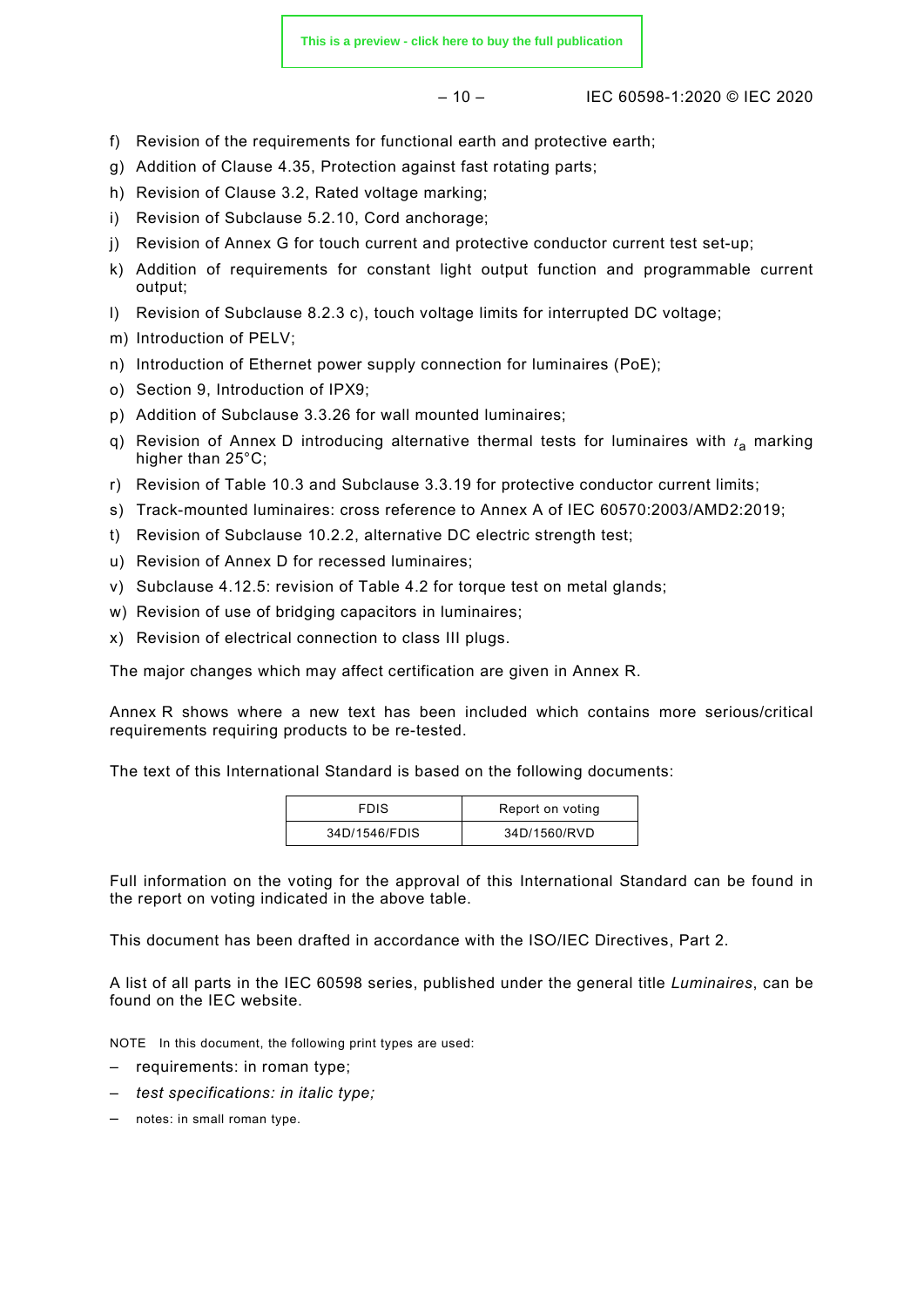IEC 60598-1:2020 © IEC 2020 – 11 –

The committee has decided that the contents of this document will remain unchanged until the stability date indicated on the IEC website under "http://webstore.iec.ch" in the data related to the specific document. At this date, the document will be

- reconfirmed,
- withdrawn,
- replaced by a revised edition, or
- amended.

**IMPORTANT – The 'colour inside' logo on the cover page of this publication indicates that it contains colours which are considered to be useful for the correct understanding of its contents. Users should therefore print this document using a colour printer.**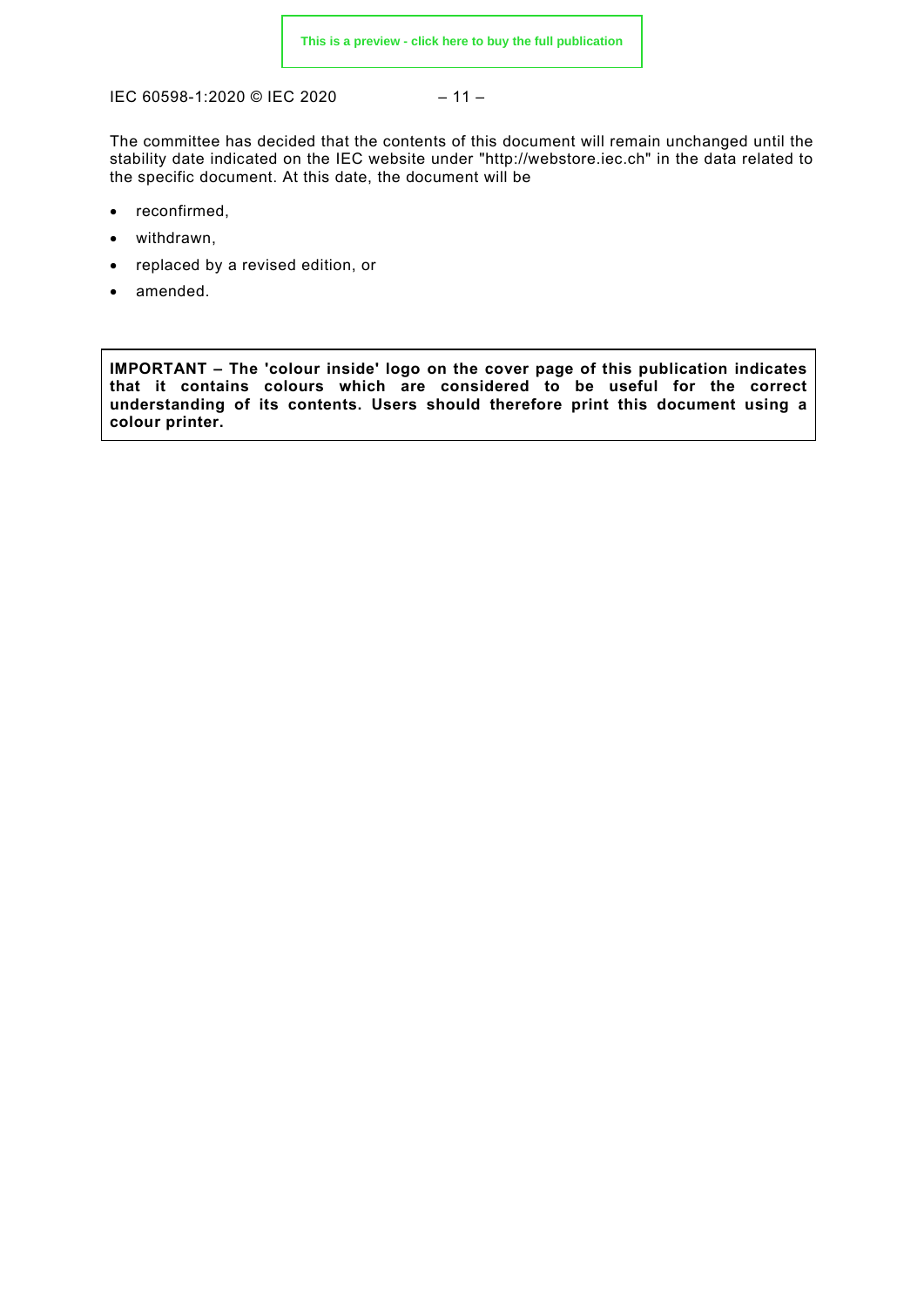– 12 – IEC 60598-1:2020 © IEC 2020

# **LUMINAIRES –**

# **Part 1: General requirements and tests**

# **SECTION 0: GENERAL INTRODUCTION**

### <span id="page-11-1"></span><span id="page-11-0"></span>**0.1 Scope**

This Part 1 of IEC 60598 specifies general requirements for luminaires, incorporating electric light sources for operation from supply voltages up to 1 000 V. The requirements and related tests of this document cover: classification, marking, mechanical construction, electrical construction and photobiological safety.

Each section of this Part 1 is read in conjunction with this Section 0 and with other relevant sections to which reference is made.

Each part of IEC 60598-2 details requirements for a particular type of luminaire or group of luminaires on supply voltages not exceeding 1 000 V. These parts are published separately for ease of revision and additional sections will be added as and when a need for them is recognized.

The presentation of photometric data for luminaires is under consideration by the International Commission on Illumination (CIE) and is not, therefore, included in this Part 1.

Requirements are included in this Part 1 for luminaires incorporating ignitors with nominal peak values of the voltage pulse not exceeding those of Table 11.2. The requirements apply to luminaires with ignitors built into ballasts and to luminaires with ignitors separate from ballasts. For luminaires with ignitors built into lamps, the requirements are under consideration.

Requirements for semi-luminaires are included in this Part 1.

In general, this Part 1 covers safety requirements for luminaires. The object of this Part 1 is to provide a set of requirements and tests which are considered to be generally applicable to most types of luminaires and which can be called up as required by the detail specifications of IEC 60598-2. This Part 1 is thus not regarded as a specification in itself for any type of luminaire, and its provisions apply only to particular types of luminaires to the extent determined by the appropriate part of IEC 60598-2.

The parts of IEC 60598-2, in making reference to any of the sections of Part 1, specify the extent to which that section is applicable and the order in which the tests are performed; they also include additional requirements as necessary.

The order in which the sections of Part 1 are numbered has no particular significance as the order in which their provisions apply is determined for each type of luminaire or group of luminaires by the appropriate part of IEC 60598-2. All parts of IEC 60598-2 are self-contained and therefore do not contain references to other parts of IEC 60598-2.

Where the requirements of any of the sections of Part 1 are referred to in the parts of IEC 60598-2 by the phrase "The requirements of section... of IEC 60598-1 apply", this phrase is interpreted as meaning that all the requirements of that section of Part 1 apply except those which are clearly inapplicable to the particular type of luminaire covered by that part of IEC 60598-2.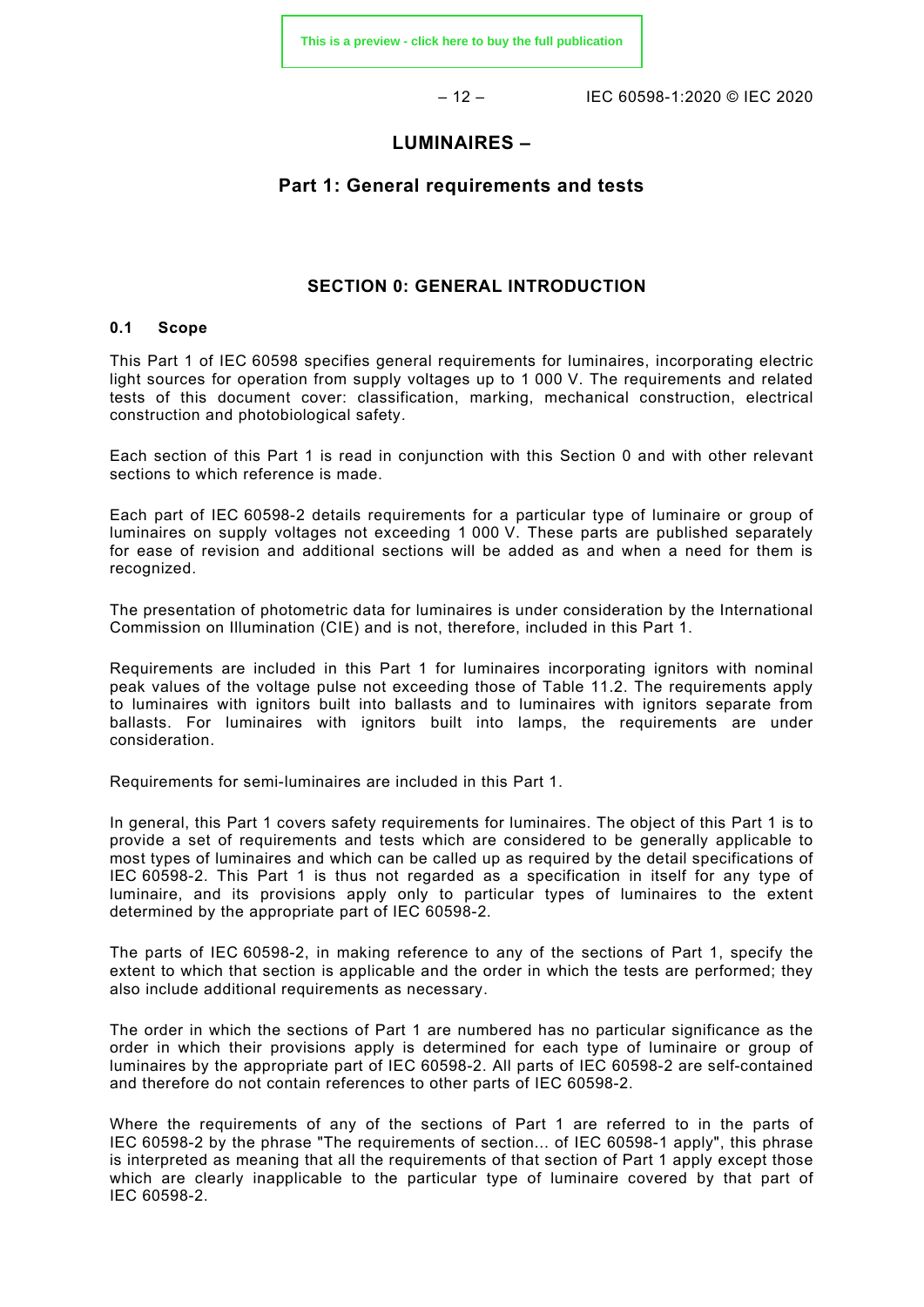$$
-13-
$$

For explosion proof luminaires, as covered by IEC 60079, the requirements of IEC 60598 (selecting the appropriate parts 2) are applied in addition to the requirements of IEC 60079. In the event of any conflict between IEC 60598 and IEC 60079, the requirements of IEC 60079 take priority.

Improvements in safety to take into account the state of the art technology are incorporated in the standards with revisions and amendments on an ongoing basis. Regional standardization bodies can include statements in their derived standards to cover products which have complied with the previous document as shown by the manufacturer or standardization body. The statements may require that for such products, the previous standard may continue to apply to production until a defined date after which the new standard shall apply.

## <span id="page-12-0"></span>**0.2 Normative references**

The following documents are referred to in the text in such a way that some or all of their content constitutes requirements of this document. For dated references, only the edition cited applies. For undated references, the latest edition of the referenced document (including any amendments) applies.

IEC 60061 (all parts), *Lamp caps and holders together with gauges for the control of interchangeability and safety* (available at http://std.iec.ch/iec60061)

IEC 60061-2, *Lamp caps and holders together with gauges for the control of interchangeability and safety – Part 2: Lampholders* (available at http://std.iec.ch/iec60061)

IEC 60061-3, *Lamp caps and holders together with gauges for the control of interchangeability and safety – Part 3: Gauges* (available at http://std.iec.ch/iec60061)

IEC 60065:2014, *Audio, video and similar electronic apparatus – Safety requirements*

IEC 60068-2-6:2007, *Environmental testing – Part 2-6: Tests – Test Fc: Vibration (sinusoidal)*

IEC 60068-2-14:2009, *Environmental testing – Part 2-14: Tests – Test N: Change of temperature*

IEC 60068-2-31:2008, *Environmental testing – Part 2-31: Tests – Test Ec: Rough handling shocks, primarily for equipment-type specimens*

IEC 60068-2-75, *Environmental testing – Part 2-75: Tests – Test Eh: Hammer tests*

IEC TR 60083, *Plugs and socket-outlets for domestic and similar general use standardized in member countries of IEC*

IEC 60085, *Electrical insulation – Thermal evaluation and designation* 

IEC 60112:2003, *Method for the determination of the proof and the comparative tracking indices of solid insulating materials*

IEC 60155, *Glow-starters for fluorescent lamps*

IEC 60227 (all parts), *Polyvinyl chloride insulated cables of rated voltages up to and including 450/750 V* 

IEC 60238:2016, *Edison screw lampholders*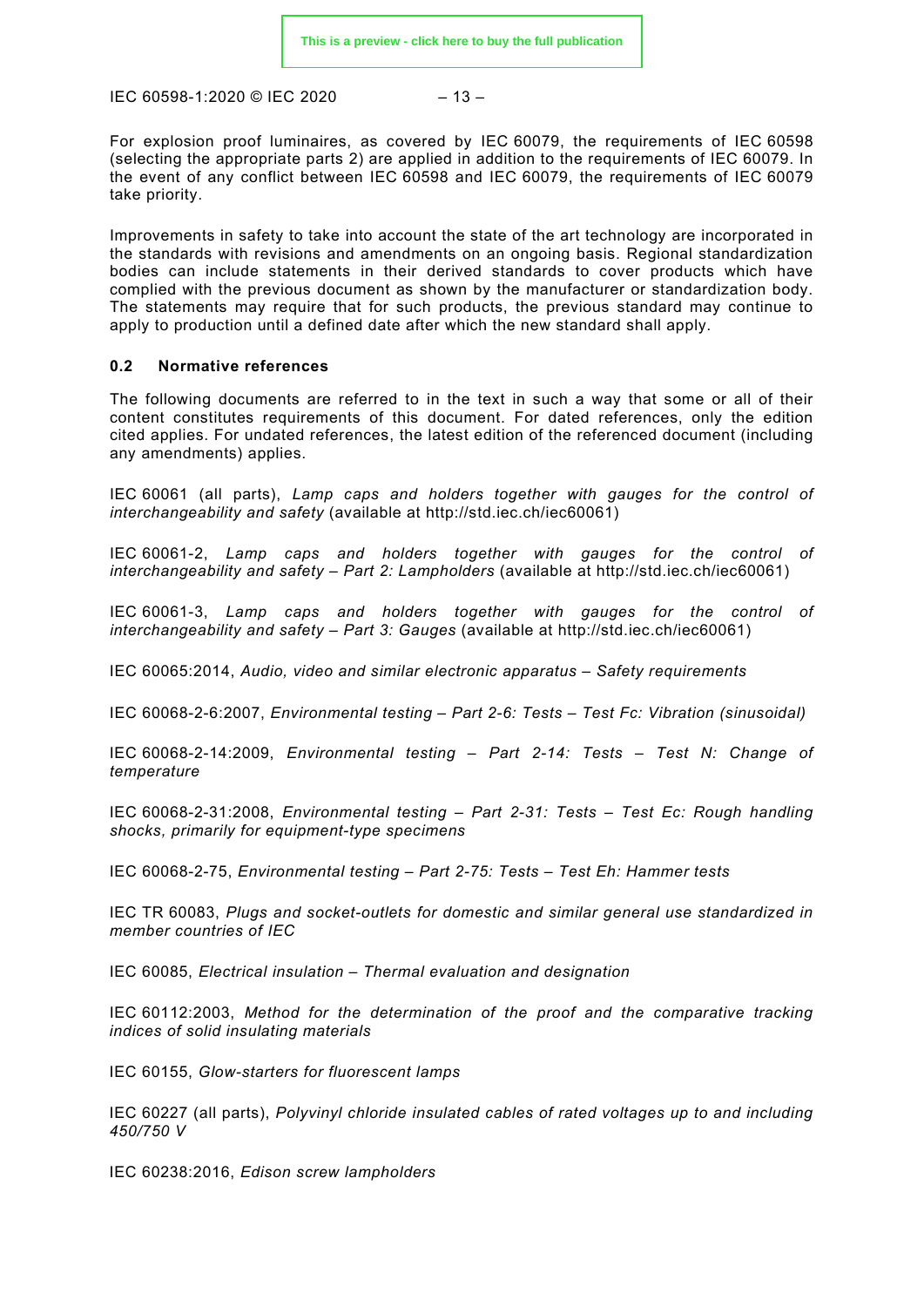– 14 – IEC 60598-1:2020 © IEC 2020

IEC 60245 (all parts), *Rubber insulated cables – Rated voltages up to and including 450/750 V* 

IEC 60320 (all parts), *Appliance couplers for household and similar general purposes*

IEC 60360, *Standard method of measurement of lamp cap temperature rise*

IEC 60384-14, *Fixed capacitors for use in electronic equipment – Part 14: Sectional specification – Fixed capacitors for electromagnetic interference suppression and connection to the supply mains*

IEC 60417, *Graphical symbols for use on equipment* (available at http://www.graphicalsymbols.info/equipment)

IEC 60432-1:1999, *Incandescent lamps – Safety specifications – Part 1: Tungsten filament lamps for domestic and similar general lighting purposes*  IEC 60432-1:1999/AMD1:2005 IEC 60432-1:1999/AMD2:2011

IEC 60432-2:1999, *Incandescent lamps – Safety specifications –Part 2: Tungsten halogen lamps for domestic and similar general lighting purposes*  IEC 60432-2:1999/AMD1:2005 IEC 60432-2:1999/AMD2:2012

IEC 60529, *Degrees of protection provided by enclosures (IP Code)*

IEC 60570:2003, *Electrical supply track systems for luminaires*  IEC 60570:2003/AMD1:2017 IEC 60570:2003/AMD2:2019

IEC 60598-2 (all parts), *Luminaires – Part 2: Particular requirements*

IEC 60598-2-4:2017, *Luminaires – Part 2-4: Particular requirements – Portable general purpose luminaires*

IEC 60603 (all parts), *Connectors for frequencies below 3 MHz for use with printed boards*

IEC 60662, *High-pressure sodium vapour lamps – Performance specifications*

IEC 60664-4:2005*, Insulation coordination for equipment within low-voltage systems – Part 4: Consideration of high-frequency voltage stress*

IEC 60684 (all parts), *Flexible insulating sleeving*

IEC 60695-2-11, *Fire hazard testing – Part 2-11: Glowing/hot-wire based test methods – Glow-wire flammability test method for end-products (GWEPT)*

IEC 60695-11-5, *Fire hazard testing – Part 11-5: Test flames – Needle-flame test method – Apparatus, confirmatory test arrangement and guidance*

IEC 60989, *Separating transformers, autotransformers, variable transformers and reactors*

IEC 60990, *Methods of measurement of touch current and protective conductor current*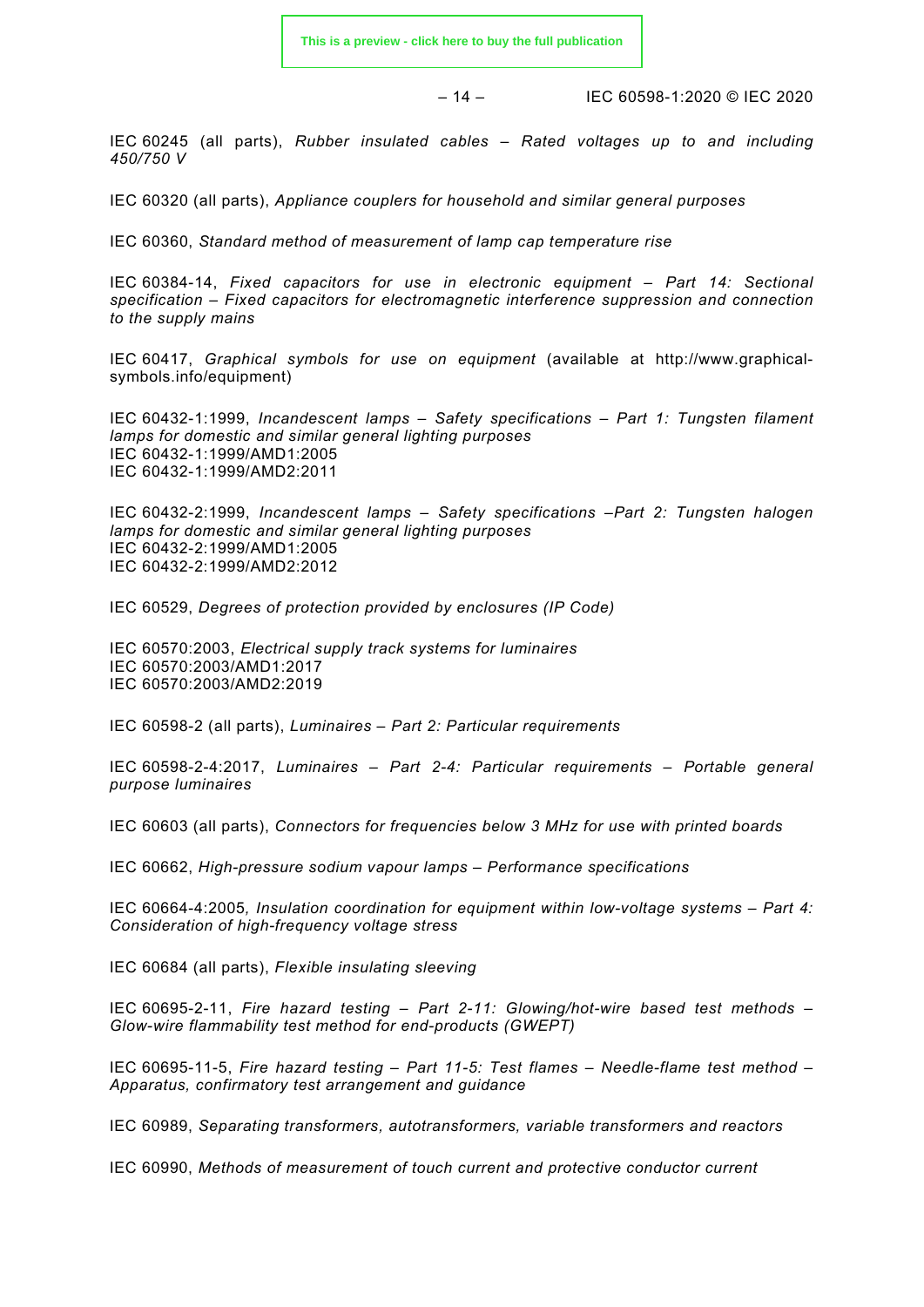$$
-15-
$$

IEC 60998-2-1, *Connecting devices for low-voltage circuits for household and similar purposes – Part 2-1: Particular requirements for connecting devices as separate entities with screw-type clamping units*

IEC 60998-2-2, *Connecting devices for low-voltage circuits for household and similar purposes – Part 2-2: Particular requirements for connecting devices as separate entities with screwless-type clamping units*

IEC 61032:1997, *Protection of persons and equipment by enclosures – Probes for verification*

IEC 61058-1:2000[1](#page-14-0), *Switches for appliances – Part 1: General requirements*

IEC 61167, *Metal halide lamps – Performance specification*

IEC 61249 (all parts), *Materials for printed boards and other interconnecting structures*

IEC 61347 (all parts), *Lamp controlgear*

IEC 61347-1:2015, *Lamp controlgear – Part 1: General and safety requirements* IEC 61347-1:2015/AMD1:2017

IEC 61347-2-9, *Lamp controlgear – Part 2-9: Particular requirements for electromagnetic controlgear for discharge lamps (excluding fluorescent lamps)*

IEC 61535:2009 [2](#page-14-1) , *Installation couplers intended for permanent connection in fixed installations*

IEC 61558 (all parts), *Safety of power transformers, power supplies, reactors and similar products*

IEC 61558-1:2005 [3](#page-14-2) , *Safety of power transformers, power supplies, reactors and similar products – Part 1: General requirements and tests*

IEC 61558-2-6, *Safety of transformers, reactors, power supply units and similar products for supply voltages up to 1 100 V – Part 2-6: Particular requirements and tests for safety isolating transformers and power supply units incorporating safety isolating transformers*

IEC 61643-11, *Low-voltage surge protective devices – Part 11: Surge protective devices connected to low-voltage power systems – Requirements and test methods*

IEC 61984:2008, *Connectors – Safety requirements and tests*

IEC 62368-3:2017, *Audio/video, information and communication technology equipment – Part 3: Safety aspects for DC power transfer through communication cables and ports*

IEC 62493:2015, *Assessment of lighting equipment related to human exposure to electromagnetic fields*

IEC 62680 (all parts), *Universal serial bus interfaces for data and power*

\_\_\_\_\_\_\_\_\_\_\_\_ 1 Withdrawn.

<span id="page-14-1"></span><span id="page-14-0"></span><sup>2</sup> Withdrawn.

<span id="page-14-2"></span><sup>3</sup> Withdrawn.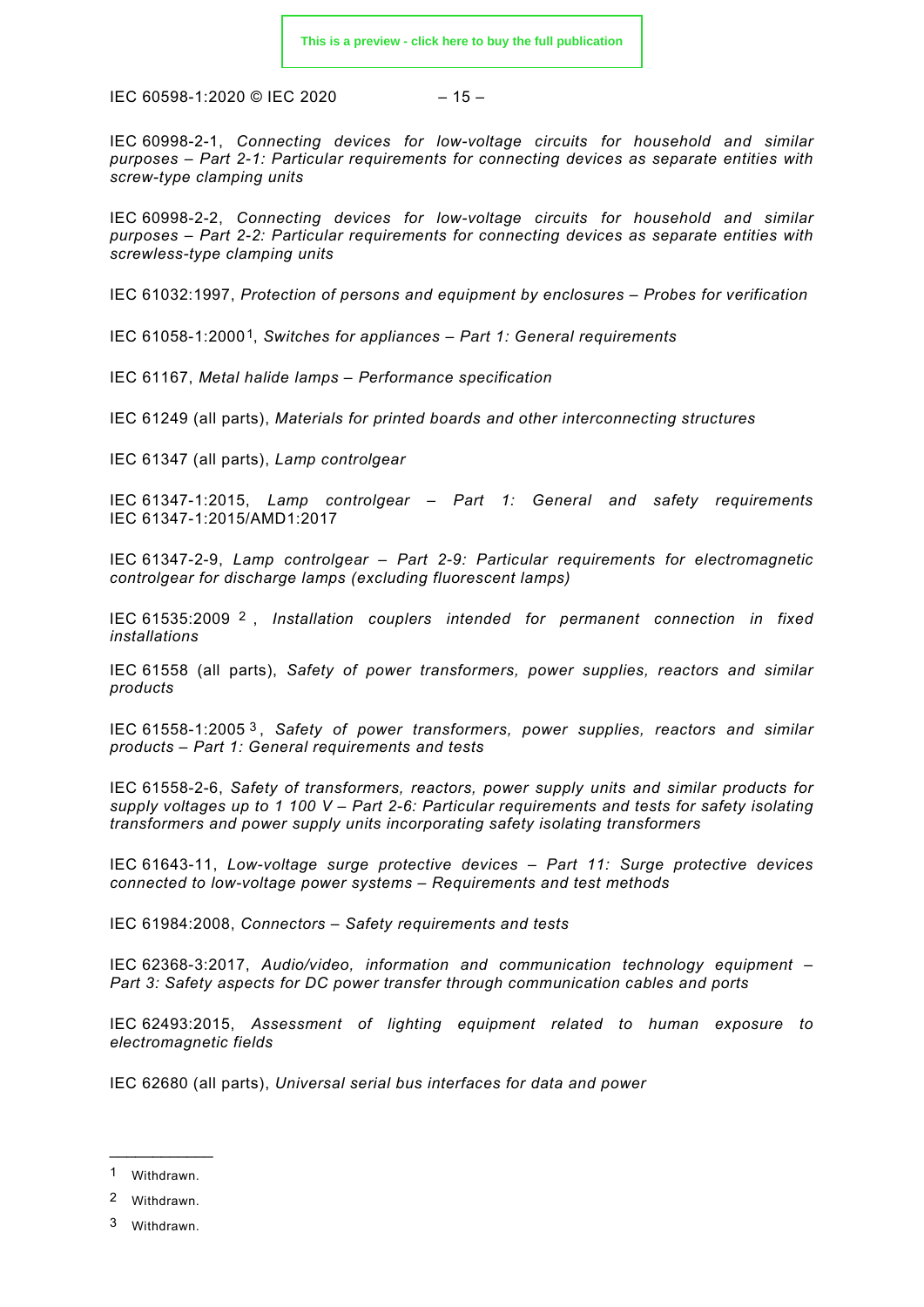– 16 – IEC 60598-1:2020 © IEC 2020

IEC TR 62778, *Application of IEC 62471 for the assessment of blue light hazard to light sources and luminaires*

<span id="page-15-1"></span><span id="page-15-0"></span>IEC 80416-1, *Basic principles for graphical symbols for use on equipment – Part 1: Creation of graphical symbol for registration*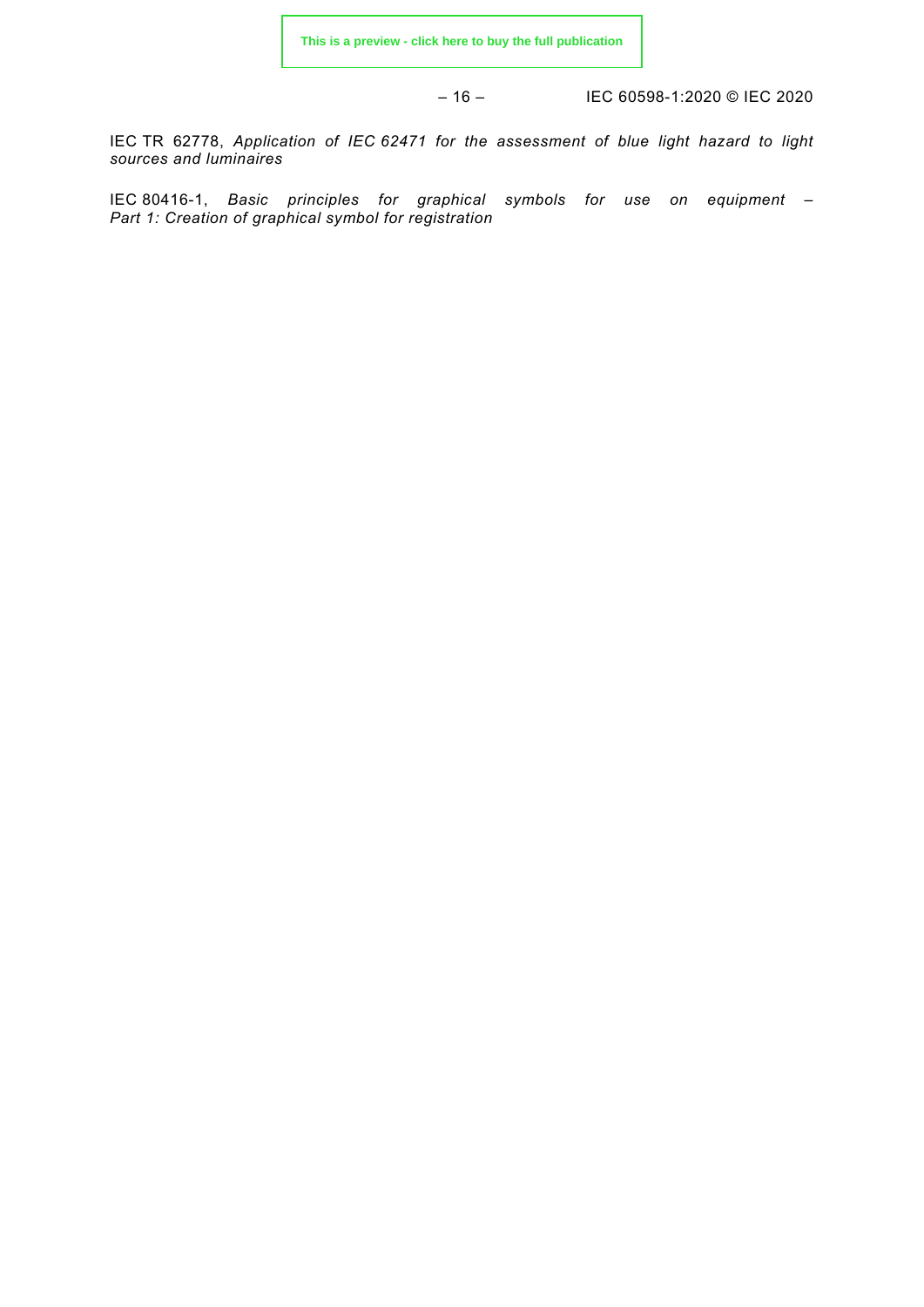– 230 – IEC 60598-1:2020 © IEC 2020

# SOMMAIRE

| 0.1  |                                                                                   |  |
|------|-----------------------------------------------------------------------------------|--|
| 0.2  |                                                                                   |  |
| 0.3  |                                                                                   |  |
| 0.4  |                                                                                   |  |
| 0.5  |                                                                                   |  |
| 0.6  |                                                                                   |  |
| 0.7  | Informations relatives à la conception des luminaires dans les normes             |  |
|      |                                                                                   |  |
| 1.1  |                                                                                   |  |
| 1.2  |                                                                                   |  |
|      |                                                                                   |  |
| 2.1  |                                                                                   |  |
| 2.2  | Classification en fonction du type de protection contre les chocs électriques 266 |  |
| 2.3  | Classification en fonction du degré de protection contre la pénétration des       |  |
|      |                                                                                   |  |
| 2.4  | Classification selon le matériau de la surface d'appui pour laquelle le           |  |
|      |                                                                                   |  |
| 2.5  |                                                                                   |  |
|      |                                                                                   |  |
| 3.1  |                                                                                   |  |
| 3.2  |                                                                                   |  |
| 3.3  |                                                                                   |  |
| 3.4  |                                                                                   |  |
|      |                                                                                   |  |
| 4.1  |                                                                                   |  |
| 4.2  |                                                                                   |  |
| 4.3  |                                                                                   |  |
| 4.4  |                                                                                   |  |
| 4.5  |                                                                                   |  |
| 4.6  |                                                                                   |  |
| 4.7  |                                                                                   |  |
| 4.8  |                                                                                   |  |
| 4.9  |                                                                                   |  |
| 4.10 |                                                                                   |  |
| 4.11 |                                                                                   |  |
| 4.12 |                                                                                   |  |
| 4.13 |                                                                                   |  |
| 4.14 |                                                                                   |  |
| 4.15 |                                                                                   |  |
| 4.16 | Luminaires pour installation sur des surfaces normalement inflammables 301        |  |
| 4.17 |                                                                                   |  |
| 4.18 |                                                                                   |  |
| 4.19 |                                                                                   |  |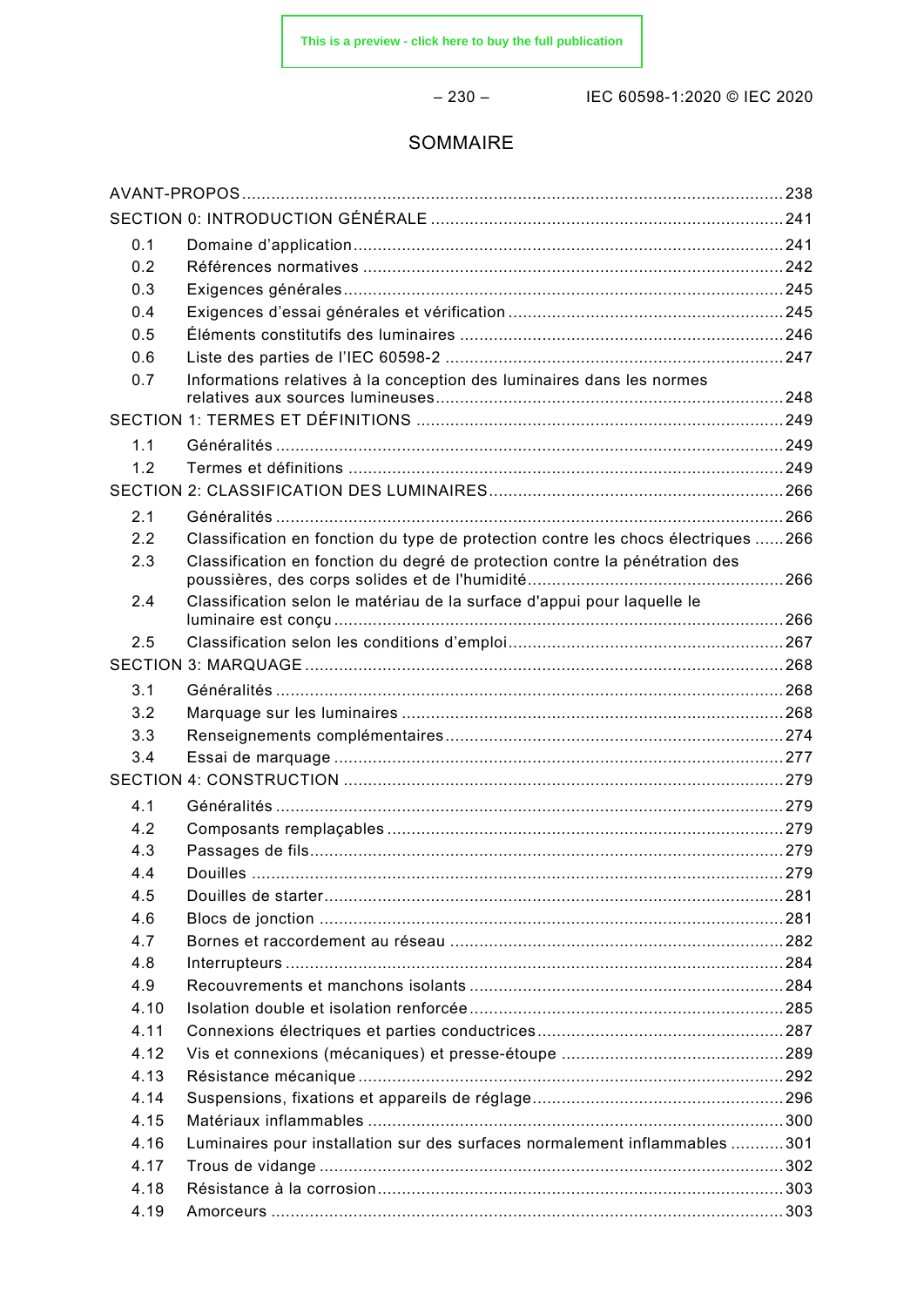IEC 60598-1:2020 © IEC 2020 – 231 –

| 4.20 | Luminaires pour conditions sévères d'emploi - Exigences concernant la           |  |
|------|---------------------------------------------------------------------------------|--|
|      |                                                                                 |  |
| 4.21 |                                                                                 |  |
| 4.22 |                                                                                 |  |
| 4.23 |                                                                                 |  |
| 4.24 |                                                                                 |  |
| 4.25 |                                                                                 |  |
| 4.26 |                                                                                 |  |
| 4.27 | Bloc de jonction avec contacts automatiques de terre de protection intégrés 307 |  |
| 4.28 | Fixation des appareils de contrôle sensibles à la température307                |  |
| 4.29 |                                                                                 |  |
| 4.30 | Luminaires avec sources lumineuses non remplaçables par l'utilisateur308        |  |
| 4.31 |                                                                                 |  |
| 4.32 |                                                                                 |  |
| 4.33 | Luminaire alimenté par le biais d'un câblage de communication informatique 311  |  |
| 4.34 |                                                                                 |  |
| 4.35 |                                                                                 |  |
| 4.36 |                                                                                 |  |
|      |                                                                                 |  |
| 5.1  |                                                                                 |  |
| 5.2  |                                                                                 |  |
| 5.3  |                                                                                 |  |
| 5.4  | Essai pour déterminer l'adéquation des conducteurs ayant une section            |  |
|      |                                                                                 |  |
|      |                                                                                 |  |
|      |                                                                                 |  |
| 7.1  |                                                                                 |  |
| 7.2  |                                                                                 |  |
|      | SECTION 8: PROTECTION CONTRE LES CHOCS ÉLECTRIQUES 330                          |  |
| 8.1  |                                                                                 |  |
|      |                                                                                 |  |
|      | SECTION 9: RÉSISTANCE AUX POUSSIÈRES, AUX CORPS SOLIDES ET À                    |  |
|      |                                                                                 |  |
| 9.1  |                                                                                 |  |
| 9.2  | Essais de protection contre la pénétration des poussières, des corps solides    |  |
|      |                                                                                 |  |
| 9.3  |                                                                                 |  |
|      | SECTION 10: RÉSISTANCE D'ISOLEMENT, RIGIDITÉ DIÉLECTRIQUE, COURANT              |  |
|      | DE CONTACT ET COURANT DANS LE CONDUCTEUR DE PROTECTION341                       |  |
| 10.1 |                                                                                 |  |
| 10.2 |                                                                                 |  |
| 10.3 | Courant de contact, courant dans le conducteur de protection et brûlure         |  |
|      |                                                                                 |  |
| 11.1 |                                                                                 |  |
| 11.2 |                                                                                 |  |
|      |                                                                                 |  |
| 12.1 |                                                                                 |  |
| 12.2 |                                                                                 |  |
|      |                                                                                 |  |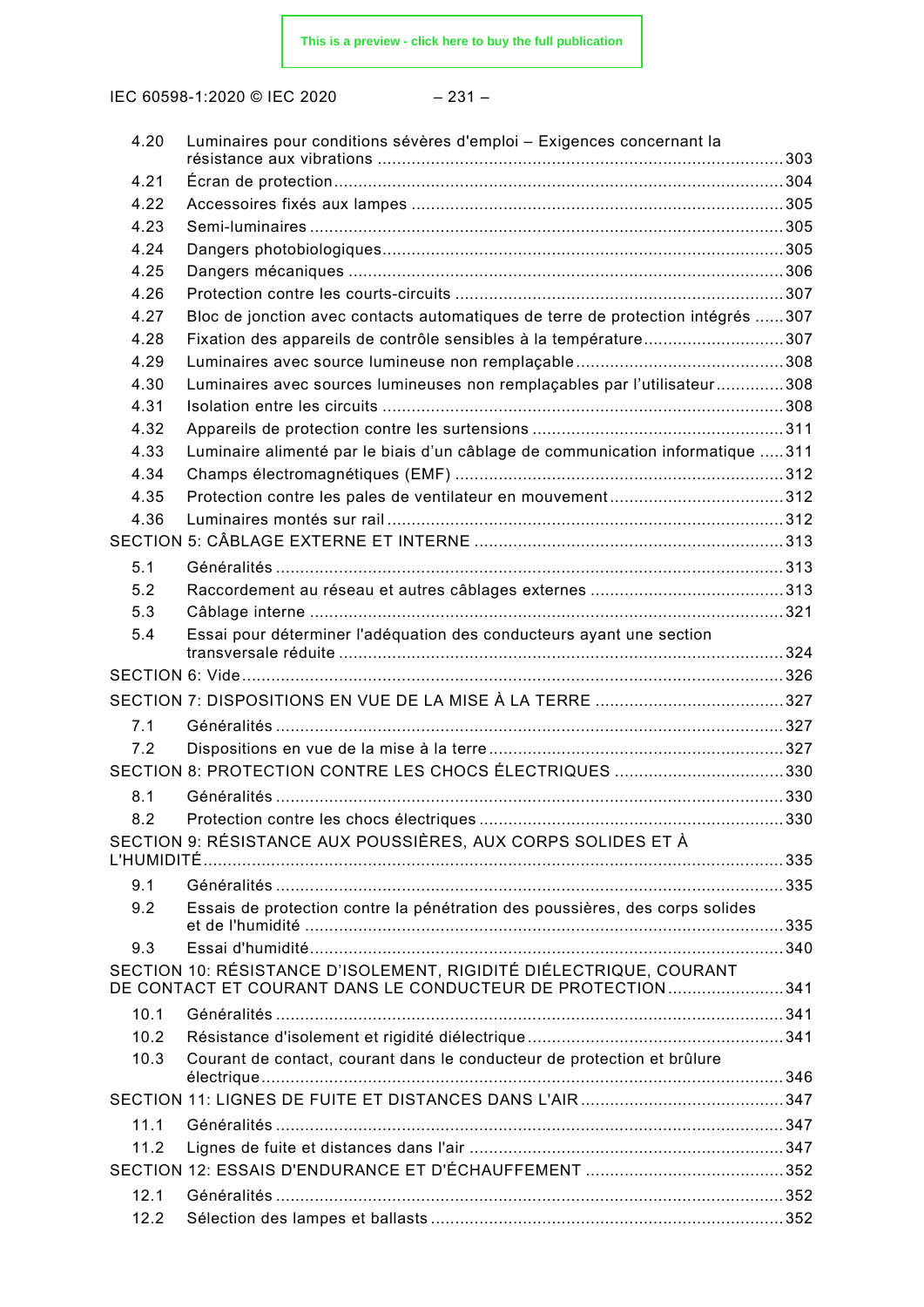– 232 – IEC 60598-1:2020 © IEC 2020

| 12.3       |                                                                                                                                                                                                             |  |
|------------|-------------------------------------------------------------------------------------------------------------------------------------------------------------------------------------------------------------|--|
| 12.4       |                                                                                                                                                                                                             |  |
| 12.5       |                                                                                                                                                                                                             |  |
| 12.6       | Essai d'échauffement (concerne la défaillance des enroulements des                                                                                                                                          |  |
| 12.7       | Essai d'échauffement en rapport avec des conditions défectueuses des<br>appareillages d'alimentation lampe ou des dispositifs électroniques<br>incorporés dans des luminaires en matière thermoplastique367 |  |
|            | SECTION 13: RÉSISTANCE À LA CHALEUR, AU FEU ET AUX COURANTS DE                                                                                                                                              |  |
|            |                                                                                                                                                                                                             |  |
| 13.1       |                                                                                                                                                                                                             |  |
| 13.2       |                                                                                                                                                                                                             |  |
| 13.3       |                                                                                                                                                                                                             |  |
| 13.4       |                                                                                                                                                                                                             |  |
|            |                                                                                                                                                                                                             |  |
| 14.1       |                                                                                                                                                                                                             |  |
| 14.2       |                                                                                                                                                                                                             |  |
| 14.3       |                                                                                                                                                                                                             |  |
| 14.4       |                                                                                                                                                                                                             |  |
|            | SECTION 15: BORNES SANS VIS ET CONNEXIONS ÉLECTRIQUES 380                                                                                                                                                   |  |
| 15.1       |                                                                                                                                                                                                             |  |
| 15.2       |                                                                                                                                                                                                             |  |
| 15.3       |                                                                                                                                                                                                             |  |
| 15.4       |                                                                                                                                                                                                             |  |
| 15.5       |                                                                                                                                                                                                             |  |
| 15.6       |                                                                                                                                                                                                             |  |
|            | Annexe A (normative) Essai destiné à déterminer si une partie conductrice peut                                                                                                                              |  |
|            |                                                                                                                                                                                                             |  |
| B.1        |                                                                                                                                                                                                             |  |
| B.2        | Lampes à filament du domaine d'application de l'IEC 60432-1 et                                                                                                                                              |  |
| B.3        | Lampes halogènes du domaine d'application de l'IEC 60432-3 416                                                                                                                                              |  |
| <b>B.4</b> | Lampes tubulaires à fluorescence et autres lampes à décharge416                                                                                                                                             |  |
| B.5        |                                                                                                                                                                                                             |  |
|            |                                                                                                                                                                                                             |  |
|            |                                                                                                                                                                                                             |  |
| D.1        |                                                                                                                                                                                                             |  |
| D.2        |                                                                                                                                                                                                             |  |
| D.3        | Autre mode opératoire d'essai pour le réglage des températures mesurées                                                                                                                                     |  |
|            | Annexe E (normative) Détermination des échauffements des enroulements par la                                                                                                                                |  |
|            | Annexe F (normative) Essai de résistance à la corrosion sous contrainte du cuivre et                                                                                                                        |  |
| F.1        |                                                                                                                                                                                                             |  |
| F.2        |                                                                                                                                                                                                             |  |
| F.3        |                                                                                                                                                                                                             |  |
| F.4        |                                                                                                                                                                                                             |  |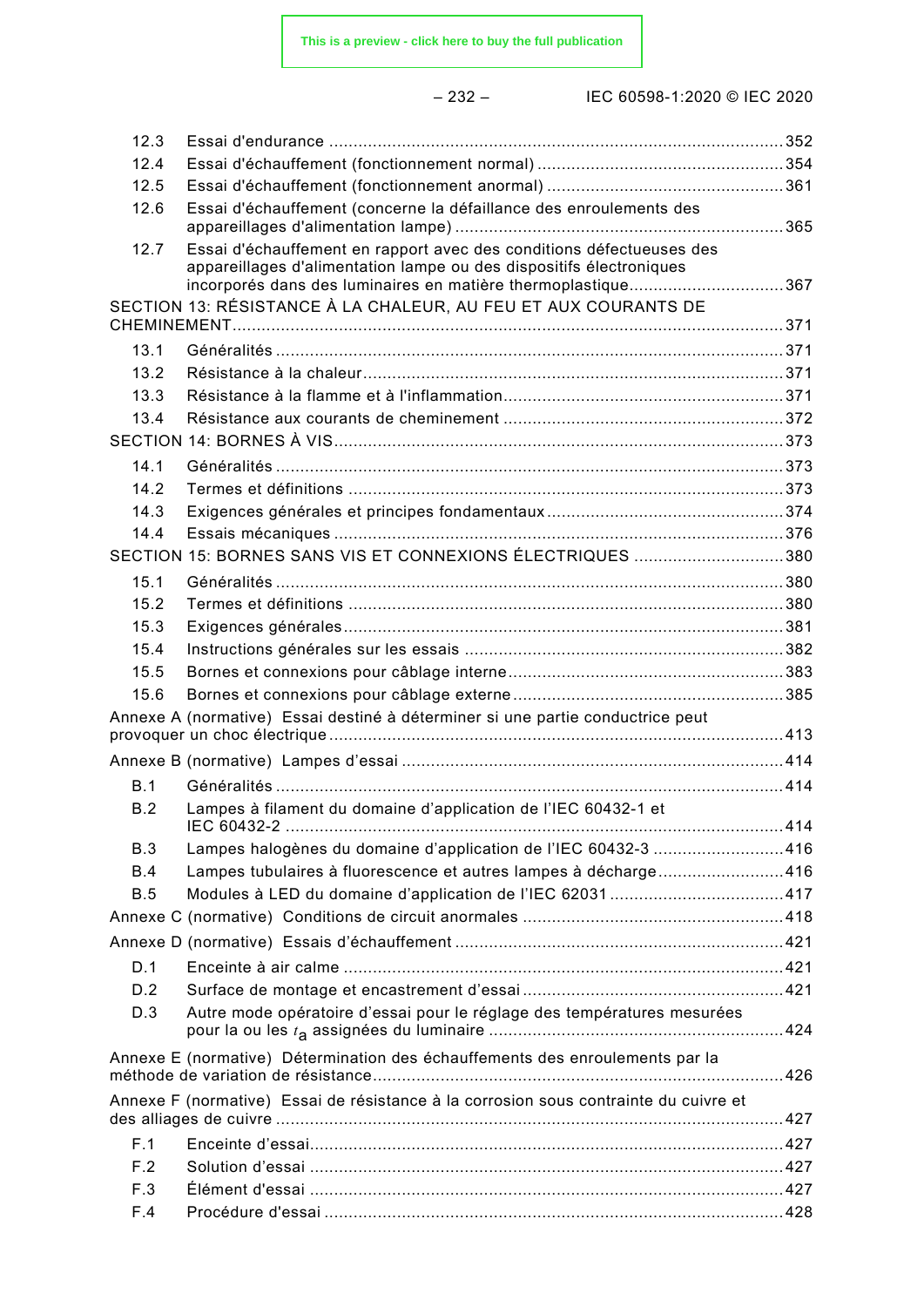IEC 60598-1:2020 © IEC 2020 – 233 –

|                                                                                                                                                                         | Annexe G (Normative) Mesurages du courant de contact et du courant dans le                                                                                         |  |
|-------------------------------------------------------------------------------------------------------------------------------------------------------------------------|--------------------------------------------------------------------------------------------------------------------------------------------------------------------|--|
|                                                                                                                                                                         |                                                                                                                                                                    |  |
|                                                                                                                                                                         |                                                                                                                                                                    |  |
|                                                                                                                                                                         | Annexe J (informative) Explication des chiffres IP des degrés de protection 435                                                                                    |  |
|                                                                                                                                                                         |                                                                                                                                                                    |  |
| K.1                                                                                                                                                                     |                                                                                                                                                                    |  |
| K.2                                                                                                                                                                     | Mesurage des températures des parties isolantes des douilles de lampe 438                                                                                          |  |
|                                                                                                                                                                         | Annexe L (Informative) Lignes directrices en matière de bonnes pratiques dans la                                                                                   |  |
| L.1                                                                                                                                                                     |                                                                                                                                                                    |  |
| L.2                                                                                                                                                                     |                                                                                                                                                                    |  |
| L.3                                                                                                                                                                     |                                                                                                                                                                    |  |
| L.4                                                                                                                                                                     |                                                                                                                                                                    |  |
| L.5                                                                                                                                                                     |                                                                                                                                                                    |  |
| L.6                                                                                                                                                                     |                                                                                                                                                                    |  |
| L.7                                                                                                                                                                     |                                                                                                                                                                    |  |
| L.8                                                                                                                                                                     | Recommandations pour la protection des ballasts électromagnétiques en ce<br>qui concerne les phénomènes de fin de vie des lampes DHI 444                           |  |
| L.9                                                                                                                                                                     |                                                                                                                                                                    |  |
| L.10                                                                                                                                                                    |                                                                                                                                                                    |  |
|                                                                                                                                                                         | Annexe M (normative) Détermination des lignes de fuite et distances dans l'air 446                                                                                 |  |
| Annexe N (Informative) Explication sur le marquage des luminaires qui ne sont pas<br>conçus pour être installés sur des surfaces de montage normalement inflammables et |                                                                                                                                                                    |  |
|                                                                                                                                                                         |                                                                                                                                                                    |  |
| N.0<br>N.1                                                                                                                                                              |                                                                                                                                                                    |  |
| N.2                                                                                                                                                                     |                                                                                                                                                                    |  |
| N.3                                                                                                                                                                     |                                                                                                                                                                    |  |
| N.4                                                                                                                                                                     |                                                                                                                                                                    |  |
|                                                                                                                                                                         |                                                                                                                                                                    |  |
|                                                                                                                                                                         |                                                                                                                                                                    |  |
|                                                                                                                                                                         | Annexe P (normative) Spécifications d'absorption pour les écrans de protection<br>destinés à être installés dans les luminaires conçus pour lampes aux halogénures |  |
|                                                                                                                                                                         |                                                                                                                                                                    |  |
| P.1                                                                                                                                                                     |                                                                                                                                                                    |  |
| P.2                                                                                                                                                                     |                                                                                                                                                                    |  |
| P.3                                                                                                                                                                     |                                                                                                                                                                    |  |
|                                                                                                                                                                         |                                                                                                                                                                    |  |
| Q.1                                                                                                                                                                     |                                                                                                                                                                    |  |
| Q.2                                                                                                                                                                     |                                                                                                                                                                    |  |
|                                                                                                                                                                         | Annexe R (normative) Liste des articles et paragraphes amendés contenant des<br>exigences particulièrement importantes/critiques qui nécessitent de resoumettre à  |  |
|                                                                                                                                                                         | Annexe S (normative) Exigences pour l'identification d'une famille ou d'une gamme de                                                                               |  |
| S.1                                                                                                                                                                     |                                                                                                                                                                    |  |
| S.2                                                                                                                                                                     |                                                                                                                                                                    |  |
|                                                                                                                                                                         |                                                                                                                                                                    |  |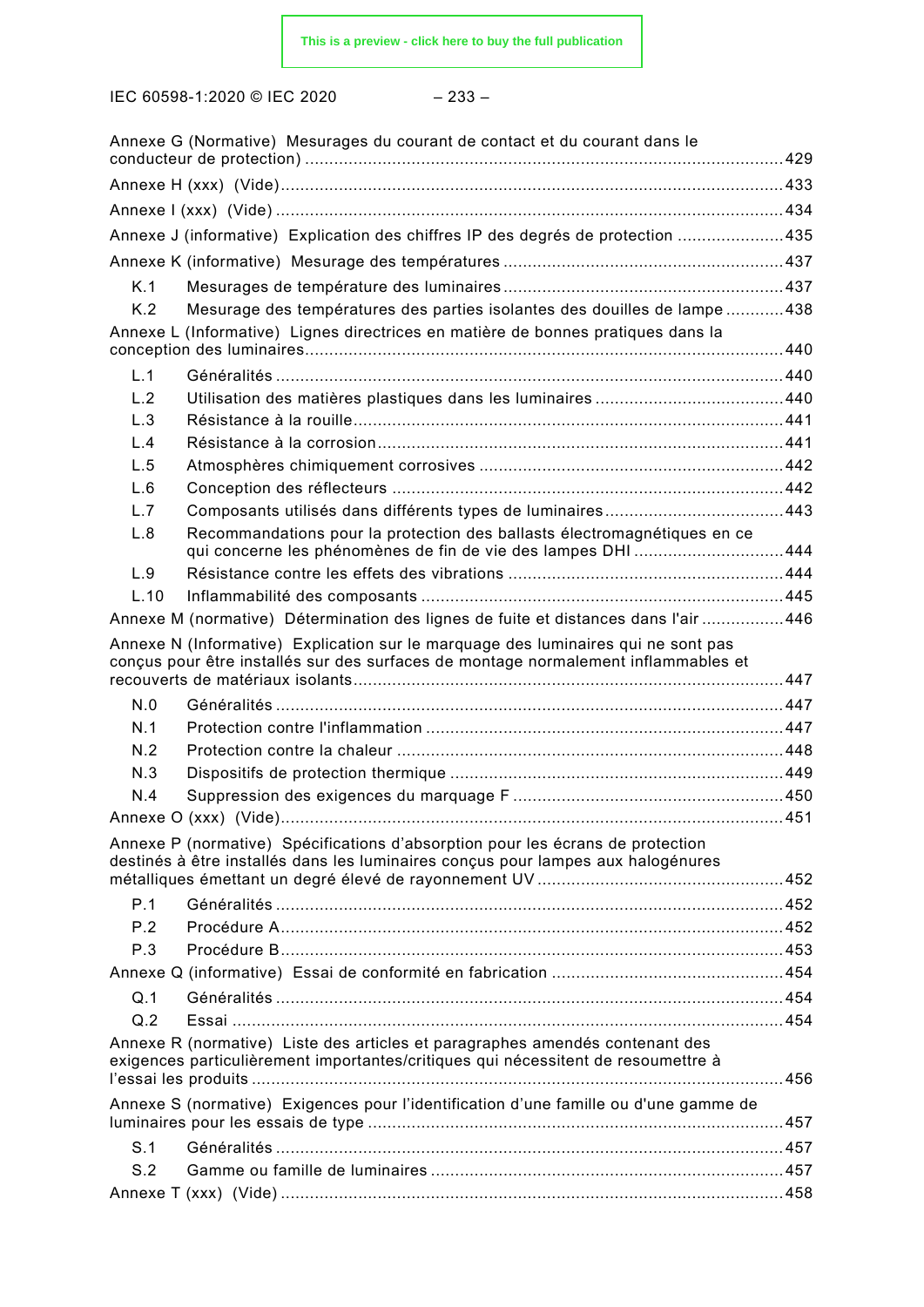|--|--|

|     | Annexe U (informative) Exigences supplémentaires pour les luminaires lorsqu'un<br>degré élevé de disponibilité peut être exigé (catégorie de tenue aux chocs III) 459                                                            |  |
|-----|----------------------------------------------------------------------------------------------------------------------------------------------------------------------------------------------------------------------------------|--|
| U.1 |                                                                                                                                                                                                                                  |  |
| U.2 |                                                                                                                                                                                                                                  |  |
|     | Annexe V (normative) Exigences d'essai supplémentaires pour les bornes avec<br>contact automatique de terre de protection intégré pour connexion directe au corps du                                                             |  |
| V.1 |                                                                                                                                                                                                                                  |  |
| V.2 |                                                                                                                                                                                                                                  |  |
|     | Annexe W (normative) Essai alternatif d'échauffement pour luminaires réalisé avec                                                                                                                                                |  |
| W.1 | Essai d'échauffement des luminaires réalisés en matériau thermoplastique<br>en rapport avec des conditions de défaut des appareillages d'alimentation<br>ou des appareils électroniques sans appareil de contrôle sensibles à la |  |
|     | Annexe X (normative) Exigences pour l'isolation entre les parties actives des circuits                                                                                                                                           |  |
|     | Annexe Y (Informative) Informations concernant l'équipement source d'alimentation<br>des luminaires de classe III par le biais d'un câblage de communication informatique 467                                                    |  |
| Y.0 |                                                                                                                                                                                                                                  |  |
| Y.1 |                                                                                                                                                                                                                                  |  |
| Y.2 |                                                                                                                                                                                                                                  |  |
|     |                                                                                                                                                                                                                                  |  |
|     | Figure 34 – Circuit pour vérifier le contact électrique entre un socle de prise de courant                                                                                                                                       |  |
|     | Figure 33 - Essai pour déterminer l'adéquation des conducteurs ayant une section                                                                                                                                                 |  |
|     |                                                                                                                                                                                                                                  |  |
|     | Figure 2 - Bloc de jonction pour essai de pose de luminaire à câbles de raccordement                                                                                                                                             |  |
|     |                                                                                                                                                                                                                                  |  |
|     | Figure 4 – Illustration des exigences de 4.15 ……………………………………………………………………………………………                                                                                                                                                |  |
|     |                                                                                                                                                                                                                                  |  |
|     | Figure 6 - Appareil pour la vérification de la protection contre les poussières393                                                                                                                                               |  |
|     | Figure 7 - Appareil pour la vérification de la protection contre la pluie et les projections                                                                                                                                     |  |
|     |                                                                                                                                                                                                                                  |  |
|     | Figure 9 - Relation entre la température d'enroulement et la température de la surface                                                                                                                                           |  |
|     |                                                                                                                                                                                                                                  |  |
|     | Figure 11 - Disposition et dimensions des électrodes pour l'essai de résistance aux                                                                                                                                              |  |
|     |                                                                                                                                                                                                                                  |  |
|     | Figure 13 – Bornes à serrage sous tête de vis et bornes à goujon fileté (1 de 2)399                                                                                                                                              |  |
|     |                                                                                                                                                                                                                                  |  |
|     |                                                                                                                                                                                                                                  |  |
|     |                                                                                                                                                                                                                                  |  |
|     |                                                                                                                                                                                                                                  |  |
|     |                                                                                                                                                                                                                                  |  |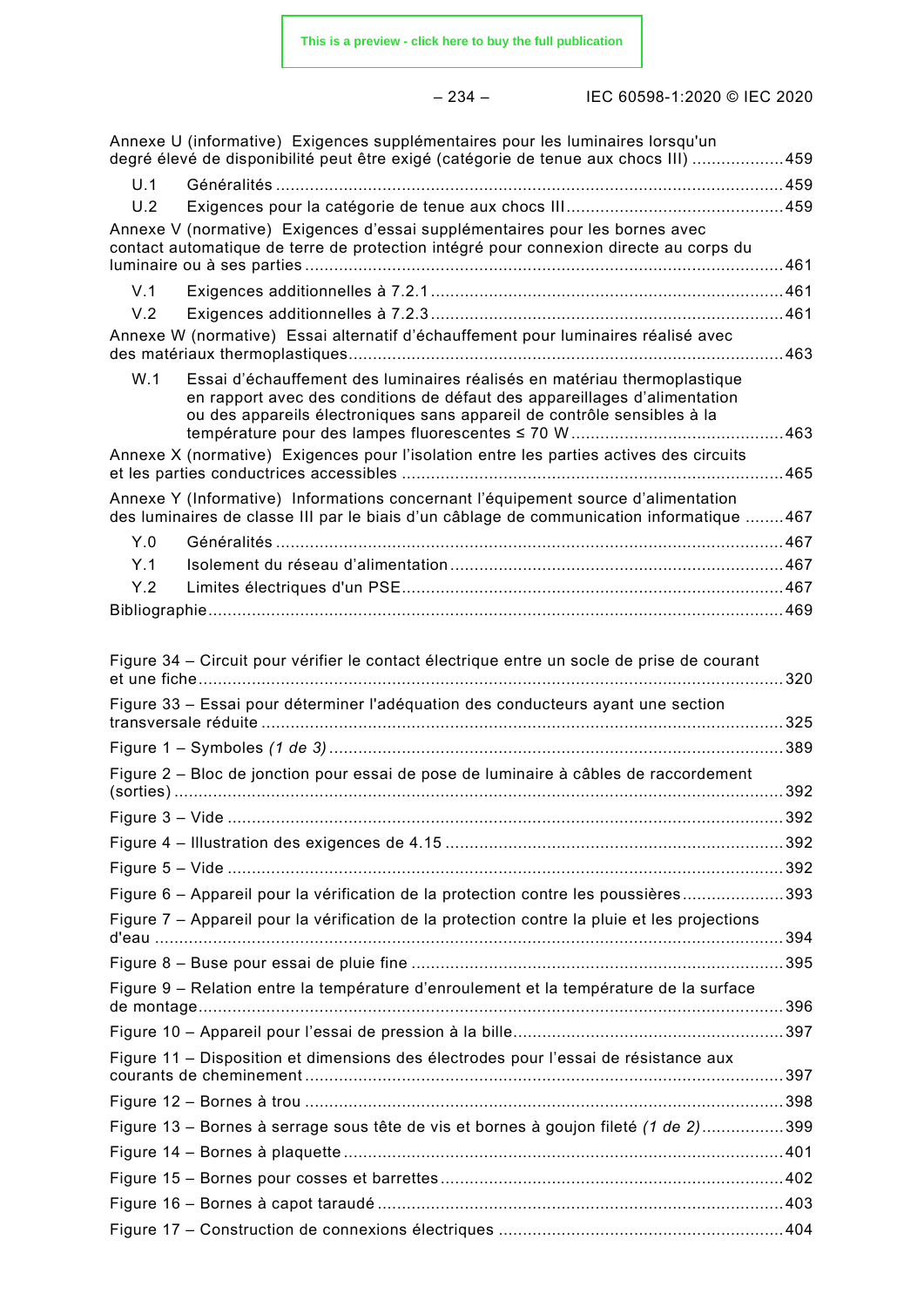|--|--|

| Figure 18 - Exemples de bornes sans vis, du type à serrage par ressort 404                                                                                  |             |
|-------------------------------------------------------------------------------------------------------------------------------------------------------------|-------------|
|                                                                                                                                                             |             |
| Figure 20- Illustration des termes "repiquage" et "ligne traversante" 406                                                                                   |             |
|                                                                                                                                                             |             |
| Figure 22 - Exemples des vis à tôle autotaraudeuses par enlèvement ou déformation                                                                           |             |
|                                                                                                                                                             |             |
| Figure 24 - Représentation des mesurages des lignes de fuite et distances dans l'air                                                                        |             |
|                                                                                                                                                             | $\dots$ 408 |
| Figure 26 - Circuit d'essai pour le contrôle de la sécurité lors de l'insertion des lampes  408                                                             |             |
| Figure 27 - Température d'inflammation du bois en fonction du temps 409                                                                                     |             |
|                                                                                                                                                             |             |
|                                                                                                                                                             |             |
| Figure 30 - Exemple de vis autotaraudeuse utilisée dans la rainure d'un matériau                                                                            |             |
| Figure 31 - Système de contact électromécanique avec connexion fiche/socle412                                                                               |             |
| Figure 32 - Circuit d'essai pour les luminaires incorporant des lampes fluorescentes                                                                        |             |
| Figure C.1 - Circuit d'essai pour l'effet redresseur (certains ballasts capacitifs sans                                                                     |             |
| Figure C.2 – Circuit d'essai pour l'effet redresseur (ballasts pour lampes à une broche) 419                                                                |             |
| Figure C.3 - Circuit d'essai pour l'effet redresseur de certaines lampes aux<br>halogénures métalliques et certaines lampes sodium haute pression420        |             |
| Figure D.1 – Exemple d'encastrement d'essai dans lequel un luminaire comprend des<br>parties séparées, selon l'Article D.2 a)………………………………………………………………………422 |             |
| Figure D.2 - Exemple d'encastrement d'essai dans lequel un luminaire comprend des                                                                           |             |
| Figure D.3 - Dimensions de la boîte (double plafond isolant) convenant pour des                                                                             |             |
| Figure G.1 - Configuration d'essai: équipement monophasé en schéma TN ou TT en                                                                              |             |
| Figure G.2 - Réseau de mesure, courant de contact pondéré pour perception ou                                                                                |             |
| Figure G.3 - Réseau de mesure, courant de contact pondéré pour "let-go"' (pour les                                                                          |             |
|                                                                                                                                                             |             |
| Figure K.1 – Emplacement des thermocouples sur une douille type 439                                                                                         |             |
|                                                                                                                                                             |             |
| Figure X.1 – Déclaration de $LV_{\text{supply}}$ et $U_{\text{out}}$ et les barrières d'isolation entre la                                                  |             |
|                                                                                                                                                             |             |
| Tableau 3.2 - Identification des câbles de raccordement et des bornes de très basse                                                                         |             |
|                                                                                                                                                             |             |
|                                                                                                                                                             |             |
|                                                                                                                                                             |             |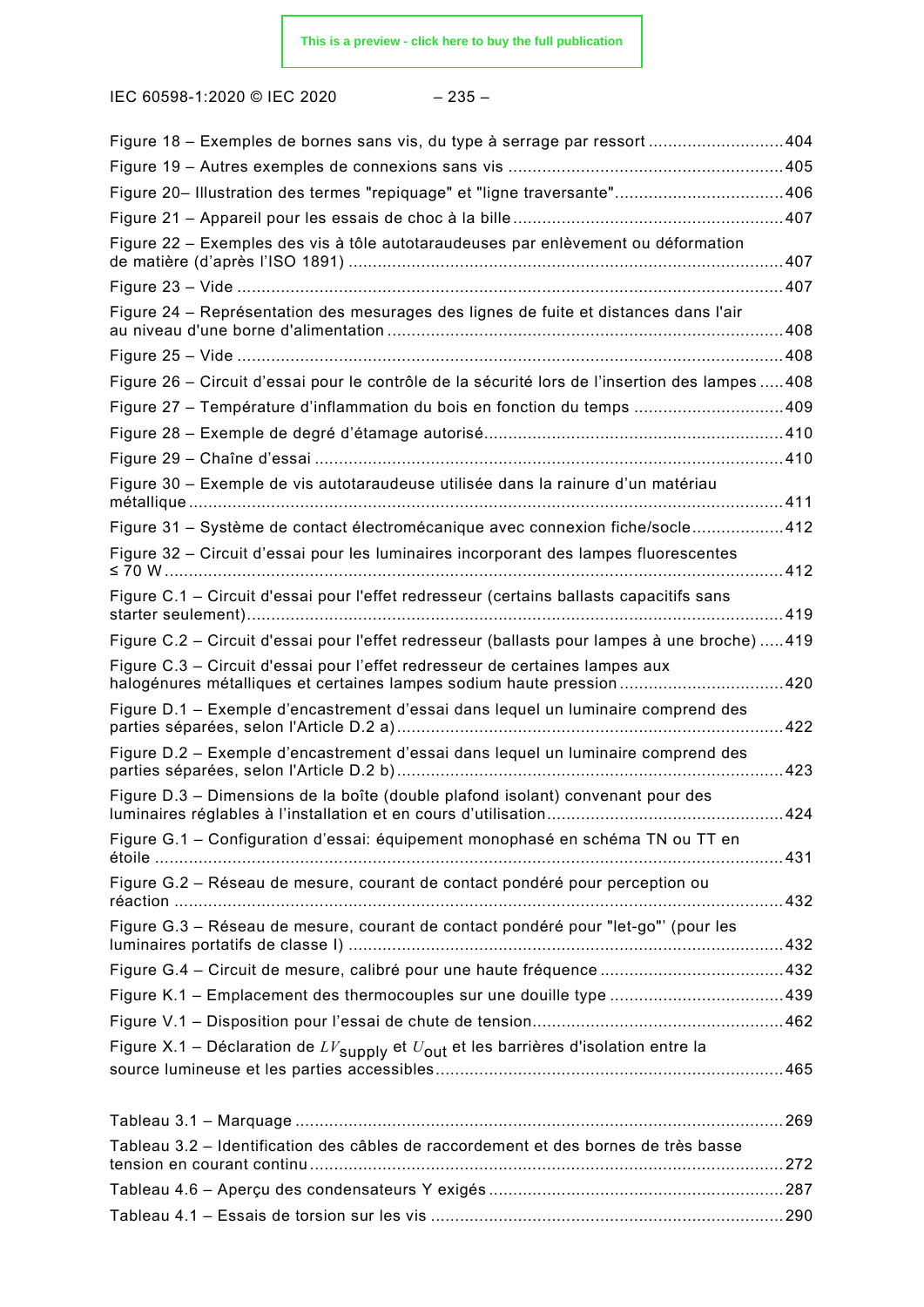– 236 – IEC 60598-1:2020 © IEC 2020

| Tableau 10.3 - Limites des courants de contact ou des courants dans le conducteur de                                                                               |  |
|--------------------------------------------------------------------------------------------------------------------------------------------------------------------|--|
| Tableau 11.1.A - Lignes de fuite minimales pour tensions sinusoïdales en courant<br>alternatif jusqu'à 30 kHz (à utiliser conjointement avec l'Annexe M)349        |  |
| Tableau 11.1.B - Distances dans l'air minimales pour tensions de service (à utiliser                                                                               |  |
| Tableau 11.2 - Distances minimales pour tensions d'impulsion d'amorçage ou tension                                                                                 |  |
| Tableau 12.1 - Températures maximales dans les conditions d'essai de 12.4.2 pour                                                                                   |  |
| Tableau 12.2 – Températures maximales dans les conditions d'essai de 12.4.2 pour                                                                                   |  |
| Tableau 12.3 - Températures maximales dans les conditions de l'essai de 12.5.1363                                                                                  |  |
| Tableau 12.4 – Températures maximales des enroulements dans des conditions de<br>fonctionnement anormales et à 110 % de la tension assignée pour l'appareillage    |  |
| Tableau 12.5 – Températures maximales des enroulements dans les conditions de<br>fonctionnement anormales et à 110 % de la tension assignée pour les appareillages |  |
| Tableau 12.6 - Limite du temps de dépassement de la température 366                                                                                                |  |
| Tableau 14.1 - Sections nominales des conducteurs selon la taille de la borne 375                                                                                  |  |
| Tableau 14.2 - Sections nominales des conducteurs selon le courant maximal375                                                                                      |  |
|                                                                                                                                                                    |  |
|                                                                                                                                                                    |  |
|                                                                                                                                                                    |  |
|                                                                                                                                                                    |  |
|                                                                                                                                                                    |  |
|                                                                                                                                                                    |  |
| Tableau G.1 - Position des interrupteurs e, n et p pour les mesurages des différentes                                                                              |  |
| Tableau J.1 - Degrés de protection indiqués par le premier chiffre caractéristique 435                                                                             |  |
| Tableau J.2 - Degrés de protection indiqués par le deuxième chiffre caractéristique 436                                                                            |  |
|                                                                                                                                                                    |  |
| Tableau M.1 - Détermination des lignes de fuite et distances dans l'air (voir le Tableau                                                                           |  |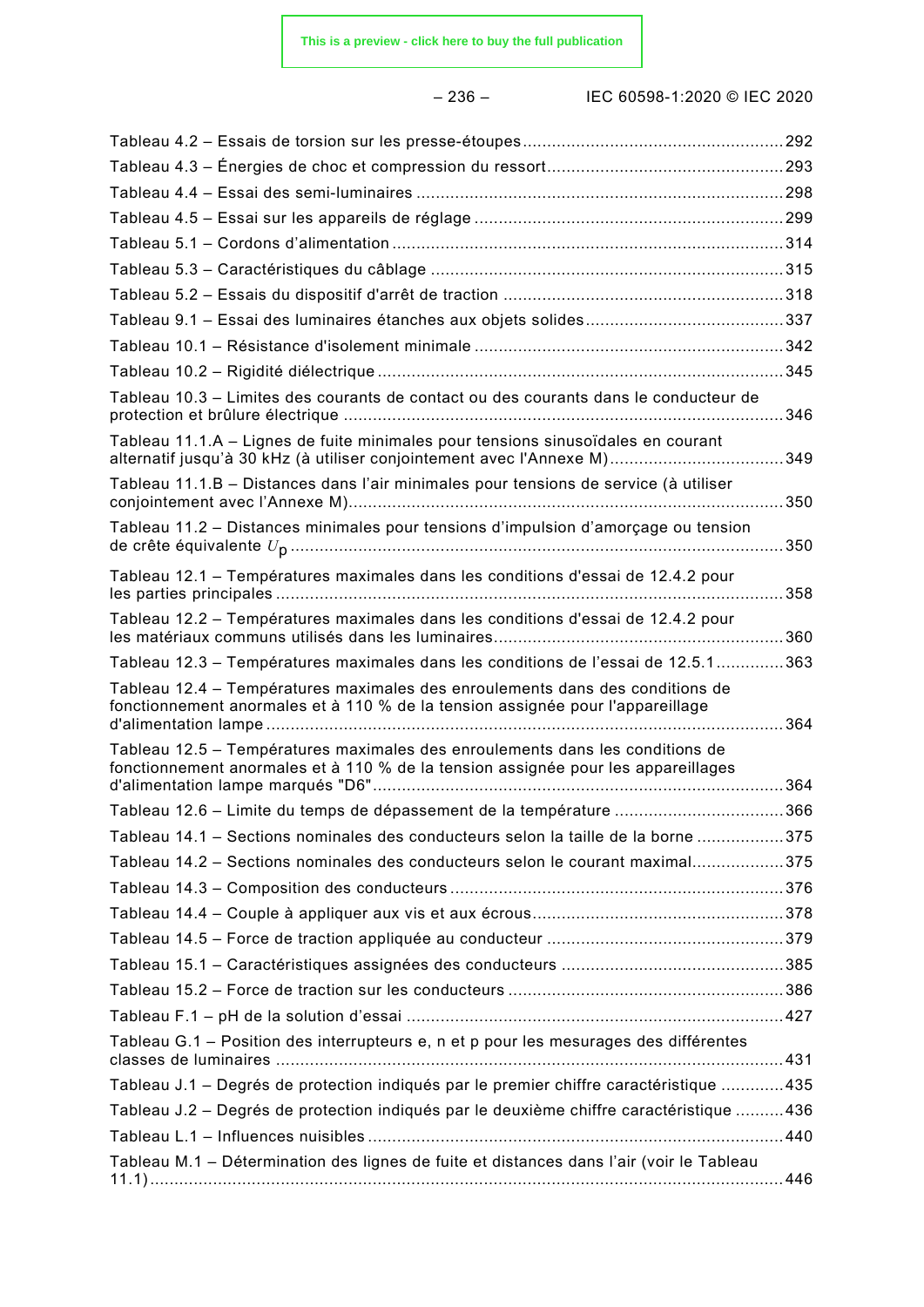| ٠<br>٧ |  |
|--------|--|
|--------|--|

| Tableau N.1 - Recommandations relatives aux cas d'utilisation du symbole et son<br>explication figurant sur le luminaire ou dans la notice du fabricant fournie avec le |  |
|-------------------------------------------------------------------------------------------------------------------------------------------------------------------------|--|
|                                                                                                                                                                         |  |
|                                                                                                                                                                         |  |
|                                                                                                                                                                         |  |
| Tableau U.1 – Distances dans l'air minimales pour les tensions de service sinusoïdales                                                                                  |  |
|                                                                                                                                                                         |  |
| Tableau X.1 – Exigences d'isolation entre les parties actives et les parties                                                                                            |  |
|                                                                                                                                                                         |  |
| Tableau Y.2 - Paramètres électriques pour les connecteurs/câble de communication468                                                                                     |  |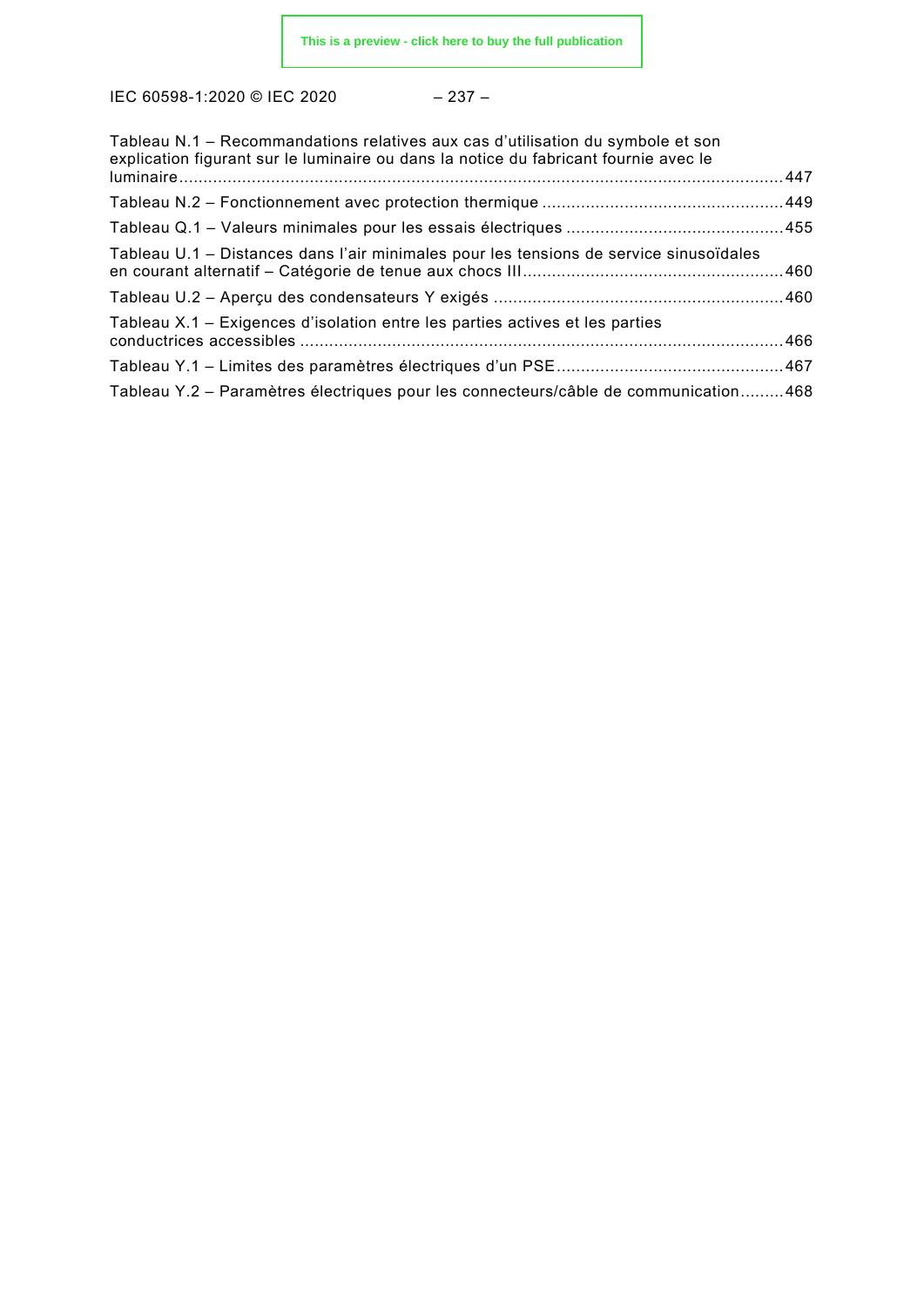**[This is a preview - click here to buy the full publication](https://webstore.iec.ch/publication/61414&preview)**

– 238 – IEC 60598-1:2020 © IEC 2020

# COMMISSION ÉLECTROTECHNIQUE INTERNATIONALE

\_\_\_\_\_\_\_\_\_\_\_\_

# **LUMINAIRES –**

# **Partie 1: Exigences générales et essais**

# AVANT-PROPOS

- <span id="page-24-0"></span>1) La Commission Electrotechnique Internationale (IEC) est une organisation mondiale de normalisation composée de l'ensemble des comités électrotechniques nationaux (Comités nationaux de l'IEC). L'IEC a pour objet de favoriser la coopération internationale pour toutes les questions de normalisation dans les domaines de l'électricité et de l'électronique. À cet effet, l'IEC – entre autres activités – publie des Normes internationales, des Spécifications techniques, des Rapports techniques, des Spécifications accessibles au public (PAS) et des Guides (ci-après dénommés "Publication(s) de l'IEC"). Leur élaboration est confiée à des comités d'études, aux travaux desquels tout Comité national intéressé par le sujet traité peut participer. Les organisations internationales, gouvernementales et non gouvernementales, en liaison avec l'IEC, participent également aux travaux. L'IEC collabore étroitement avec l'Organisation Internationale de Normalisation (ISO), selon des conditions fixées par accord entre les deux organisations.
- 2) Les décisions ou accords officiels de l'IEC concernant les questions techniques représentent, dans la mesure du possible, un accord international sur les sujets étudiés, étant donné que les Comités nationaux de l'IEC intéressés sont représentés dans chaque comité d'études.
- 3) Les Publications de l'IEC se présentent sous la forme de recommandations internationales et sont agréées comme telles par les Comités nationaux de l'IEC. Tous les efforts raisonnables sont entrepris afin que l'IEC s'assure de l'exactitude du contenu technique de ses publications; l'IEC ne peut pas être tenue responsable de l'éventuelle mauvaise utilisation ou interprétation qui en est faite par un quelconque utilisateur final.
- 4) Dans le but d'encourager l'uniformité internationale, les Comités nationaux de l'IEC s'engagent, dans toute la mesure possible, à appliquer de façon transparente les Publications de l'IEC dans leurs publications nationales et régionales. Toutes divergences entre toutes Publications de l'IEC et toutes publications nationales ou régionales correspondantes doivent être indiquées en termes clairs dans ces dernières.
- 5) L'IEC elle-même ne fournit aucune attestation de conformité. Des organismes de certification indépendants fournissent des services d'évaluation de conformité et, dans certains secteurs, accèdent aux marques de conformité de l'IEC. L'IEC n'est responsable d'aucun des services effectués par les organismes de certification indépendants.
- 6) Tous les utilisateurs doivent s'assurer qu'ils sont en possession de la dernière édition de cette publication.
- 7) Aucune responsabilité ne doit être imputée à l'IEC, à ses administrateurs, employés, auxiliaires ou mandataires, y compris ses experts particuliers et les membres de ses comités d'études et des Comités nationaux de l'IEC, pour tout préjudice causé en cas de dommages corporels et matériels, ou de tout autre dommage de quelque nature que ce soit, directe ou indirecte, ou pour supporter les coûts (y compris les frais de justice) et les dépenses découlant de la publication ou de l'utilisation de cette Publication de l'IEC ou de toute autre Publication de l'IEC, ou au crédit qui lui est accordé.
- 8) L'attention est attirée sur les références normatives citées dans cette publication. L'utilisation de publications référencées est obligatoire pour une application correcte de la présente publication.
- 9) L'attention est attirée sur le fait que certains des éléments de la présente Publication de l'IEC peuvent faire l'objet de droits de brevet. L'IEC ne saurait être tenue pour responsable de ne pas avoir identifié de tels droits de brevets et de ne pas avoir signalé leur existence.

La Norme internationale IEC 60598-1 a été établie par le sous-comité 34D: Luminaires, du comité d'études 34 de l'IEC: Lampes et équipements associés.

Cette neuvième édition annule et remplace la huitième édition parue en 2014 et l'Amendement 1:2017. Cette édition constitue une révision technique.

Cette édition inclut les modifications techniques majeures suivantes par rapport à l'édition précédente:

- a) Révision du Paragraphe 4.30 concernant la fixation d'une vasque au-dessus des parties actives d'une source lumineuse non remplaçable par l'utilisateur;
- b) Paragraphe 4.24.2, Danger rétinien lié à la lumière bleue: suppression du Groupe de risque 0;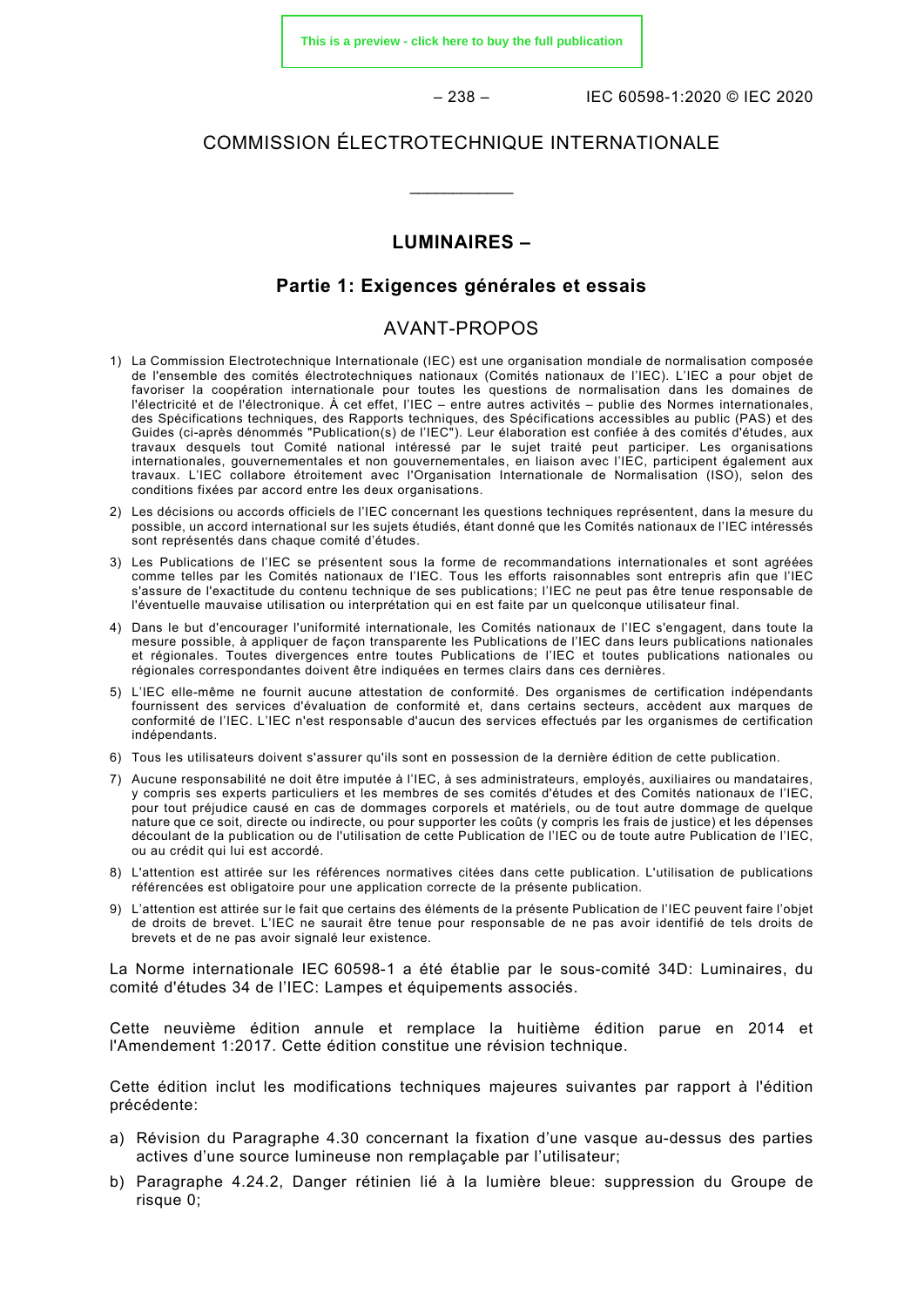IEC 60598-1:2020 © IEC 2020 – 239 –

- c) Paragraphe 5.2.16: ajout d'exigences relatives aux socles de connecteur réseau en courant alternatif conformes à l'IEC 61984;
- d) Ajout du Paragraphe 3.3.25 traitant de la protection anti-UV des câbles;
- e) Ajout du Paragraphe 4.34, Inclusion d'exigences de sécurité relatives aux EMF (electromagnetic fields – champs électromagnétiques) (IEC 62493);
- f) Révision des exigences relatives à la terre fonctionnelle et à la terre de protection;
- g) Ajout du Paragraphe 4.35, Protection contre les éléments en rotation rapide;
- h) Révision du Paragraphe 3.2 en ce qui concerne le marquage de la tension assignée;
- i) Révision du Paragraphe 5.2.10 concernant le dispositif d'arrêt de traction;
- j) Révision de l'Annexe G concernant le montage d'essai de courant de contact et de courant dans le conducteur de protection;
- k) Ajout d'exigences relatives à la fonction de flux lumineux constant et de courant de sortie programmable;
- l) Révision du Paragraphe 8.2.3 c) en ce qui concerne les limites de tension de contact pour la tension en courant continu interrompu;
- m) Inclusion de TBTP;
- n) Inclusion de la connexion des luminaires à l'alimentation électrique par câble Ethernet (PoE – Power over Ethernet)
- o) Section 9: inclusion de IPX9;
- p) Ajout du Paragraphe 3.3.26 pour les appliques murales;
- q) Révision de l'Annexe D introduisant des essais alternatifs d'échauffement pour luminaires ayant un marquage *t*<sup>a</sup> supérieur à 25 °C;
- r) Révision du Tableau 10.3 et du Paragraphe 3.3.19 relatifs aux limites de courant dans le conducteur de protection;
- s) Luminaires montés sur rail: renvoi à l'Annexe A de l'IEC 60570:2003/AMD2:2019;
- t) Révision du Paragraphe 10.2.2 pour l'essai alternatif de rigidité diélectrique en courant continu;
- u) Révision de l'Annexe D pour les luminaires encastrés;
- v) Paragraphe 4.12.5: révision du Tableau 4.2 relatif à l'essai de torsion sur les presseétoupes métalliques;
- w) Révision de l'utilisation de condensateurs de pontage dans les luminaires;
- x) Révision de la connexion électrique à des fiches de classe III.

Les modifications majeures qui peuvent affecter la certification des produits sont indiquées à l'Annexe R.

L'Annexe R indique où un nouveau texte a été introduit comportant des exigences majeures/ critiques imposant que le produit soit de nouveau soumis à essai.

La présente version bilingue (2021-07) correspond à la version anglaise monolingue publiée en 2020-08.

La version française de cette norme n'a pas été soumise au vote.

Ce document a été rédigé selon les Directives ISO/IEC, Partie 2.

Une liste de toutes les parties de la série IEC 60598, publiées sous le titre général *Luminaires*, peut être consultée sur le site web de l'IEC.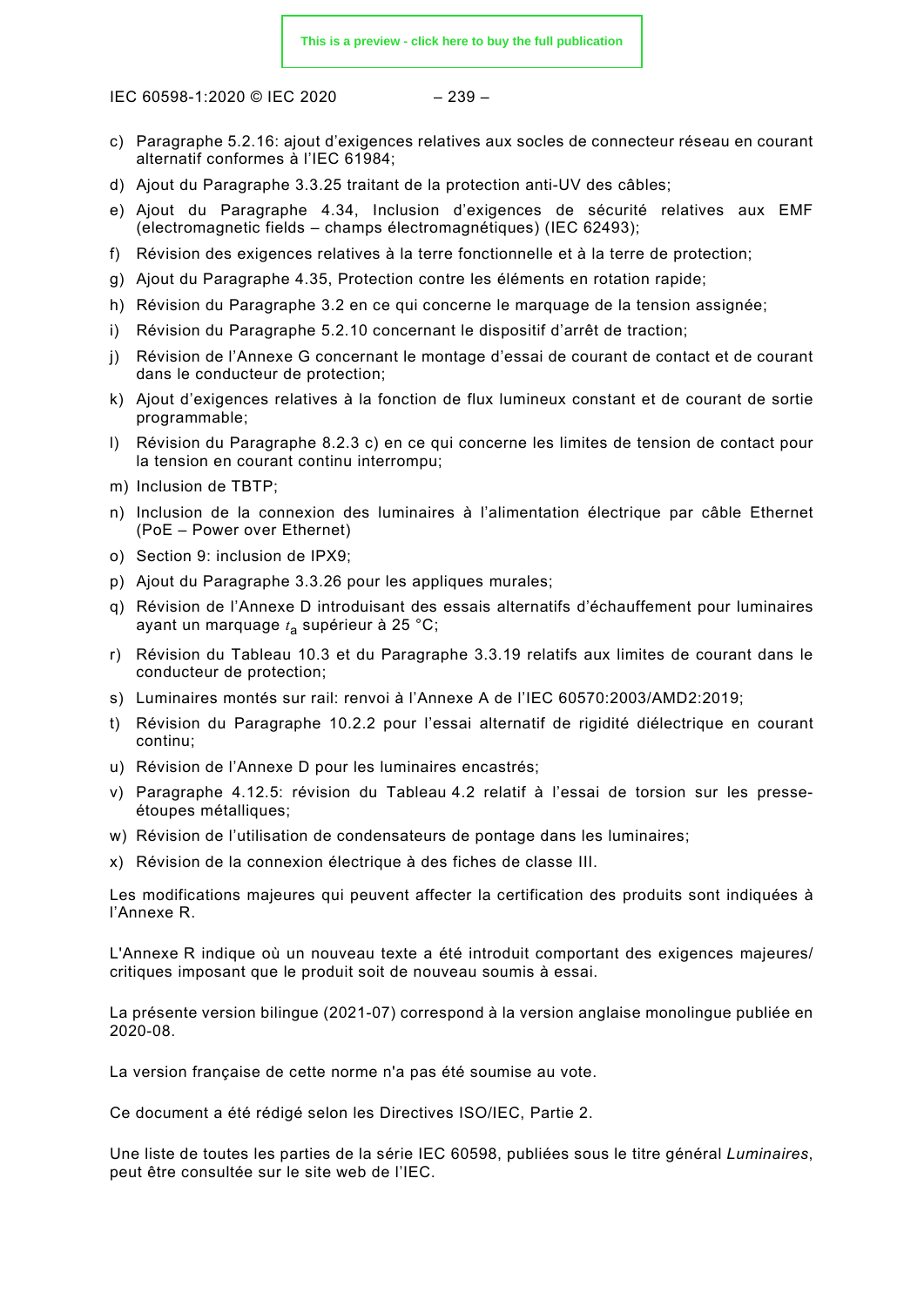– 240 – IEC 60598-1:2020 © IEC 2020

NOTE Dans le présent document, les caractères d'imprimerie suivants sont utilisés:

- exigences: caractères romains;
- *modalités d'essais: caractères italiques;*
- notes: petits caractères romains.

Le comité a décidé que le contenu de ce document ne sera pas modifié avant la date de stabilité indiquée sur le site web de l'IEC sous "http://webstore.iec.ch" dans les données relatives au document recherché. À cette date, le document sera

- reconduit,
- supprimé,
- remplacé par une édition révisée, ou
- amendé.

**IMPORTANT – Le logo "colour inside" qui se trouve sur la page de couverture de cette publication indique qu'elle contient des couleurs qui sont considérées comme utiles à une bonne compréhension de son contenu. Les utilisateurs devraient, par conséquent, imprimer cette publication en utilisant une imprimante couleur.**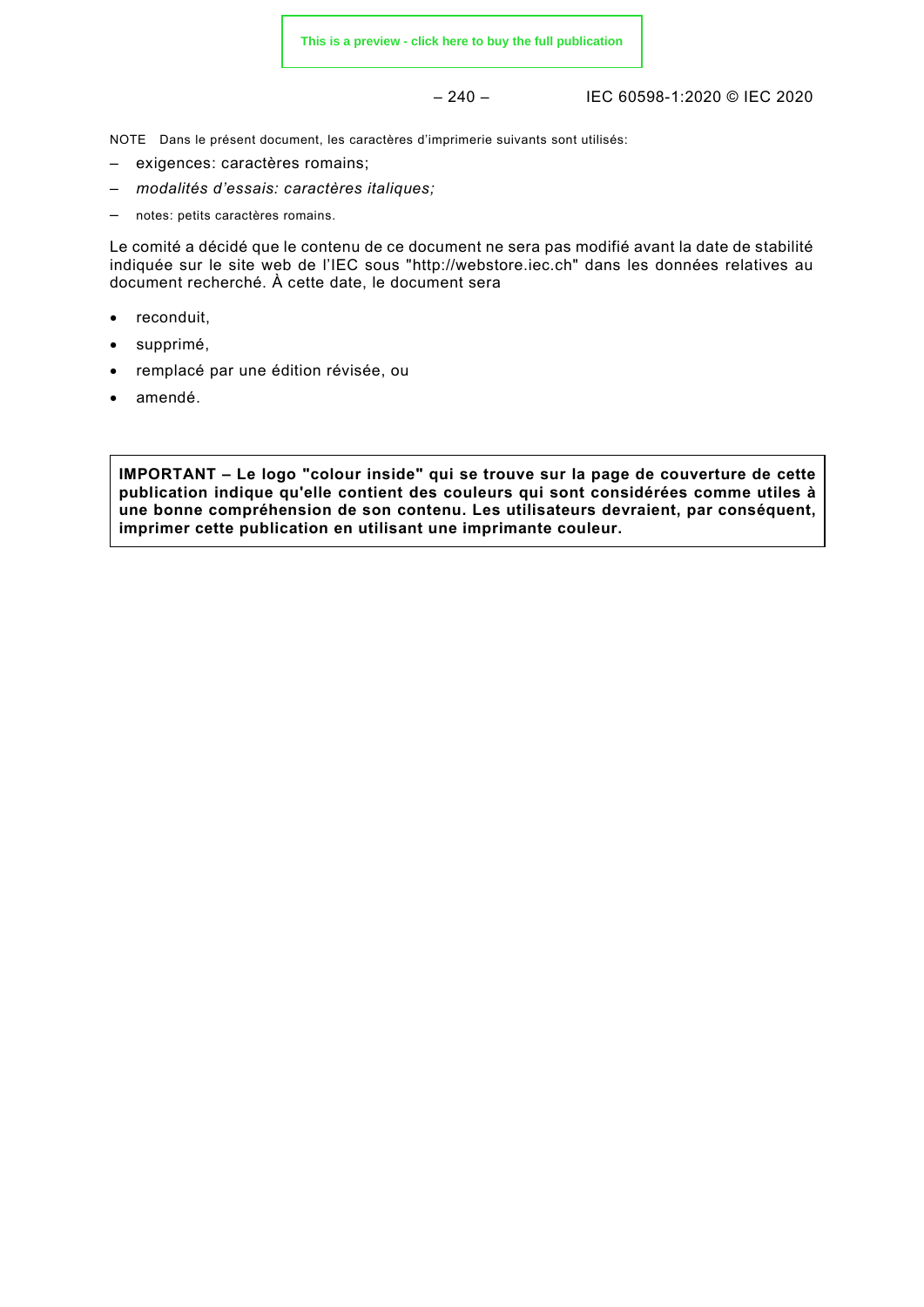IEC 60598-1:2020 © IEC 2020 – 241 –

# **LUMINAIRES –**

# **Partie 1: Exigences générales et essais**

# **SECTION 0: INTRODUCTION GÉNÉRALE**

## <span id="page-27-1"></span><span id="page-27-0"></span>**0.1 Domaine d'application**

La présente Partie 1 de l'IEC 60598 spécifie pour les luminaires incorporant des sources lumineuses électriques, les exigences générales pour le fonctionnement à des tensions d'alimentation jusqu'à 1 000 V. Les exigences et les essais correspondants de ce document concernent: la classification, le marquage, la construction mécanique et électrique, ainsi que la sécurité photobiologique.

Chacune des sections de la présente Partie 1 est lue conjointement avec la présente Section 0 et avec les autres sections correspondantes auxquelles il est fait référence.

Chaque partie de l'IEC 60598-2 détaille les exigences applicables à un type particulier de luminaire ou groupe de luminaires alimentés sous des tensions ne dépassant pas 1 000 V. Ces parties sont publiées séparément pour faciliter leur révision et permettre l'addition de nouvelles sections, au fur et à mesure de la nécessité de la parution de ces dernières.

La présentation des données photométriques relatives aux luminaires est en cours d'étude à la Commission Internationale de l'Éclairage (CIE); ces données ne sont, par conséquent, pas incluses dans la présente Partie 1.

Les exigences pour les luminaires contenant des amorceurs avec une impulsion de tension d'une valeur de crête nominale ne dépassant pas celles du Tableau 11.2 sont incluses dans cette Partie 1. Ces exigences sont applicables aux luminaires avec amorceurs incorporés dans les ballasts, ainsi qu'aux luminaires dont les amorceurs sont séparés des ballasts. Les exigences sont à l'étude pour les luminaires dont les amorceurs sont incorporés dans les lampes.

Les exigences relatives aux semi-luminaires sont incluses dans cette Partie 1.

De manière générale, la présente Partie 1 traite des exigences relatives à la sécurité applicables aux luminaires. L'objet de cette Partie 1 est de fournir un ensemble d'exigences et d'essais généralement considérés comme applicables à la plupart des types de luminaires et qui peuvent être prescrits dans les spécifications particulières de l'IEC 60598-2. Cette Partie 1 n'est donc pas considérée comme une spécification en soi pour un type quelconque de luminaire, mais ses dispositions ne s'appliquent qu'à des types particuliers de luminaires, dans la limite définie par une partie appropriée de l'IEC 60598-2.

Les parties de l'IEC 60598-2, en se référant à une quelconque section de la Partie 1, spécifient la limite dans laquelle cette section est applicable et l'ordre dans lequel les essais sont exécutés; elles comportent également des exigences complémentaires si besoin est.

L'ordre dans lequel les sections de la Partie 1 sont numérotées n'a aucune importance particulière, parce que l'ordre dans lequel leurs dispositions s'appliquent est déterminé, pour chaque type de luminaire ou groupe de luminaires, par la partie appropriée de l'IEC 60598-2. Toutes les parties de l'IEC 60598-2 sont indépendantes et, par conséquent, ne comportent aucune référence aux autres parties de l'IEC 60598-2.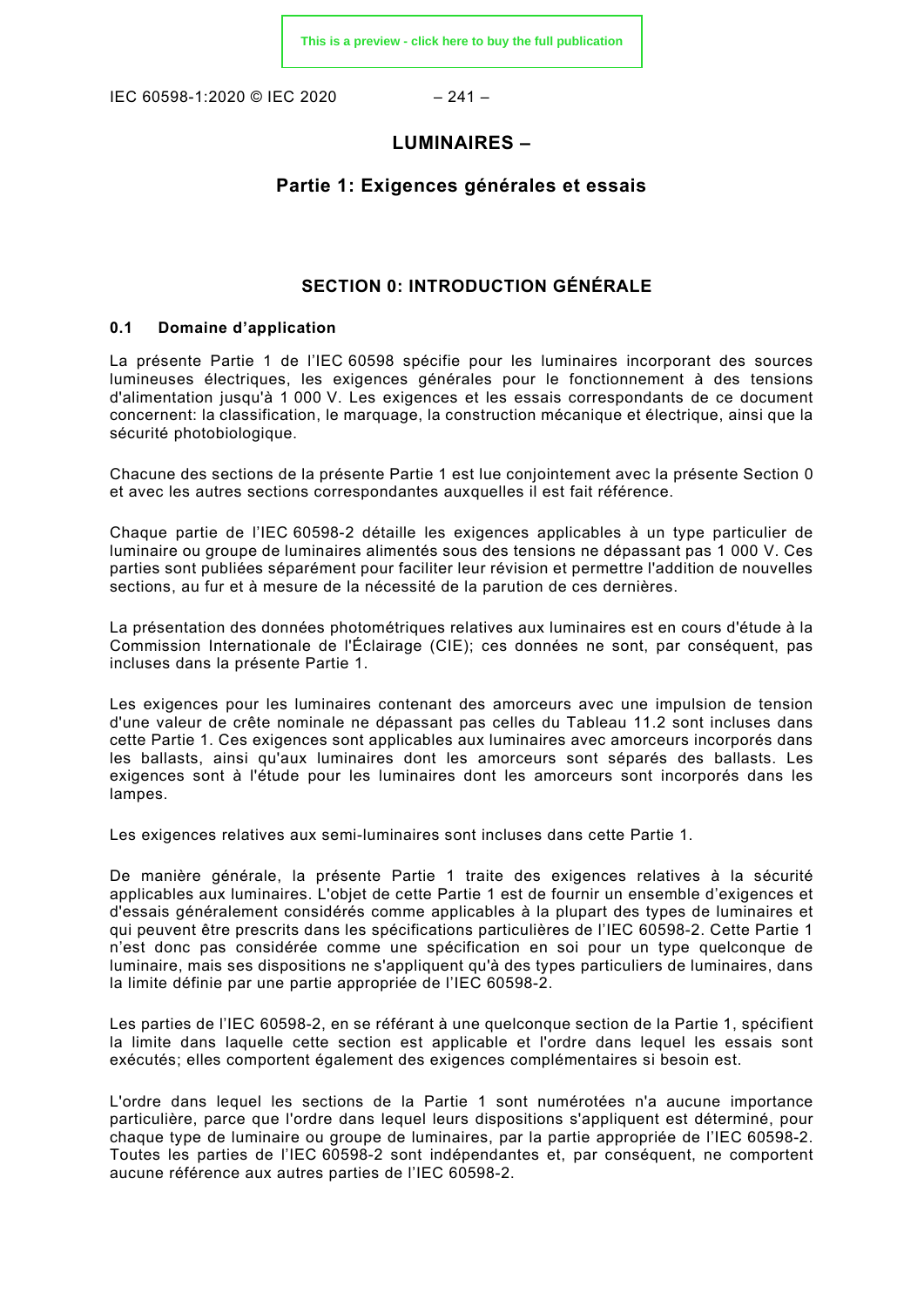– 242 – IEC 60598-1:2020 © IEC 2020

Lorsque les dispositions d'une des sections de la Partie 1 sont évoquées dans les parties de l'IEC 60598-2 au moyen de la phrase "Les dispositions de la section ... de l'IEC 60598-1 sont applicables", cela signifie que toutes les exigences de cette section de la Partie 1 sont applicables, à l'exception de celles qui sont clairement inapplicables au type particulier de luminaire visé par cette partie de l'IEC 60598-2.

Dans le cas des luminaires pour atmosphère explosive, spécifiés dans l'IEC 60079, les exigences de l'IEC 60598 (en sélectionnant les parties 2 appropriées) s'appliquent avec les exigences de l'IEC 60079. En cas d'incompatibilité entre l'IEC 60598 et l'IEC 60079, les exigences de l'IEC 60079 prévalent.

Les améliorations de la sécurité prenant en compte la technologie de pointe sont incorporées dans les normes, sur une base continue, au moyen de révisions et d'amendements. Les organismes de normalisation régionaux peuvent incorporer des déclarations dans leurs normes dérivées, afin de couvrir les produits qui ont satisfait au document précédent, comme indiqué par le fabricant ou l'organisme de normalisation. Les déclarations peuvent établir que, pour de tels produits, la norme précédente peut continuer à s'appliquer, en ce qui concerne la production, jusqu'à une date définie, après laquelle la nouvelle norme doit s'appliquer.

## <span id="page-28-0"></span>**0.2 Références normatives**

Les documents suivants sont cités dans le texte de sorte qu'ils constituent, pour tout ou partie de leur contenu, des exigences du présent document. Pour les références datées, seule l'édition citée s'applique. Pour les références non datées, la dernière édition du document de référence s'applique (y compris les éventuels amendements).

IEC 60061 (toutes les parties), *Culots de lampes et douilles ainsi que calibres pour le contrôle de l'interchangeabilité et de la sécurité* (disponible à l'adresse http://std.iec.ch/iec60061)

IEC 60061-2, *Culots de lampes et douilles ainsi que calibres pour le contrôle de l'interchangeabilité et de la sécurité – Partie 2: Douilles* (disponible à l'adresse http://std.iec.ch/iec60061)

IEC 60061-3, *Culots de lampes et douilles ainsi que calibres pour le contrôle de l'interchangeabilité et de la sécurité – Partie 3: Calibres* (disponible à l'adresse http://std.iec.ch/iec60061)

IEC 60065:2014, *Appareils audio, vidéo et appareils électroniques analogues – Exigences de sécurité*

IEC 60068-2-6:2007, *Essai d'environnement – Partie 2-6: Essais – Essai Fc: Vibrations (sinusoïdales)*

IEC 60068-2-14:2009, *Essais d'environnement – Partie 2-14: Essais – Essais N: Variation de température*

IEC 60068-2-31:2008, *Essais d'environnement – Partie 2-31: Essais – Essai Ec: Choc lié à des manutentions brutales, essai destiné en premier lieu aux matériels*

IEC 60068-2-75, *Essais d'environnement – Partie 2-75: Essais – Essai Eh: Essais aux marteaux* 

IEC TR 60083, *Prises de courant pour usages domestiques et analogues normalisées par les pays membres de l'IEC* 

IEC 60085, *Isolation électrique – Évaluation et désignation thermiques*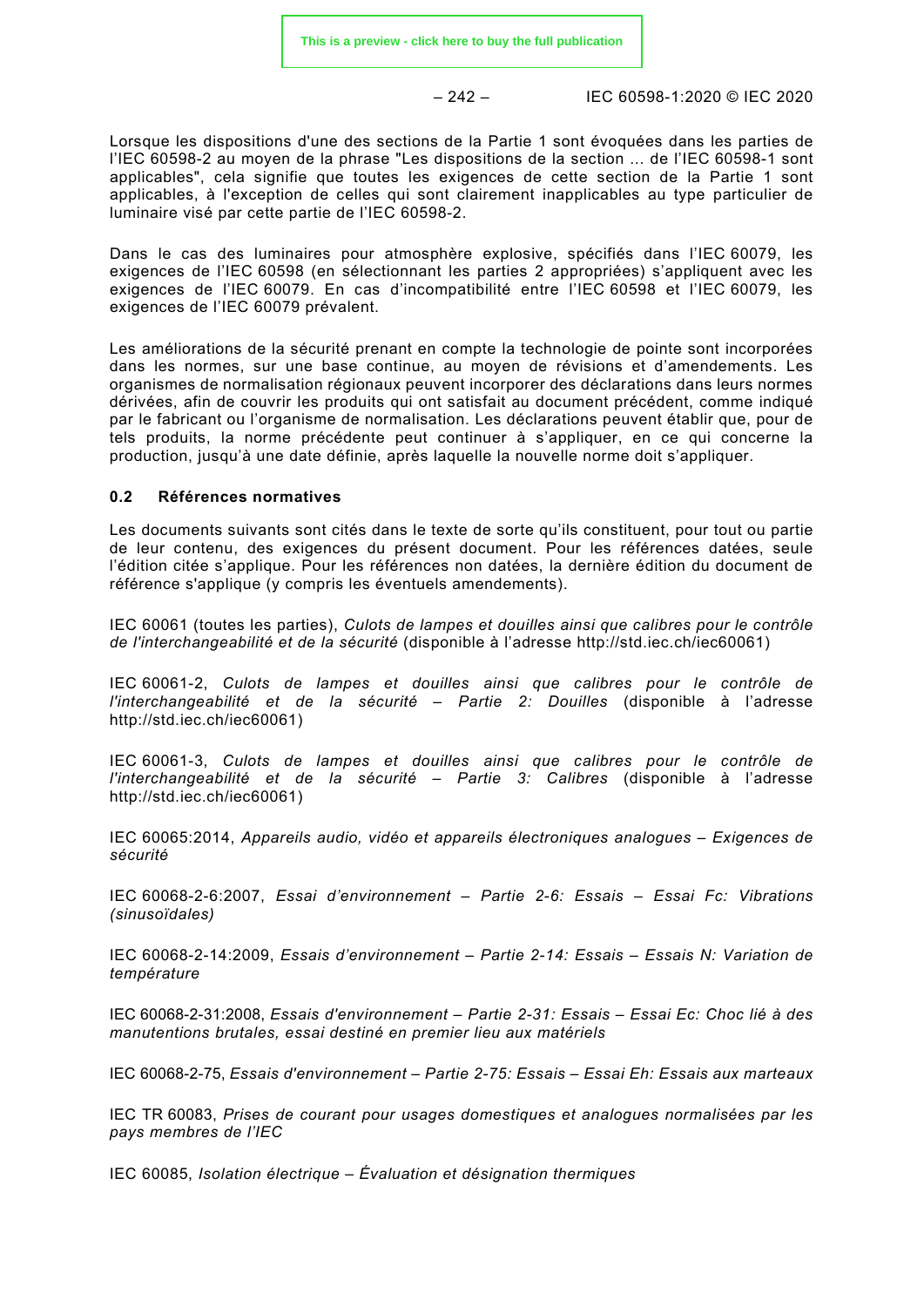IEC 60598-1:2020 © IEC 2020 – 243 –

IEC 60112:2003, *Méthode de détermination des indices de résistance et de tenue au cheminement des matériaux isolants solides*

IEC 60155, *Interrupteurs d'amorçage à lueur pour lampes à fluorescence (starters)*

IEC 60227 (toutes les parties), *Conducteurs et câbles isolés au polychlorure de vinyle, de tension nominale au plus égale à 450/750 V* 

IEC 60238:2016, *Douilles à vis Edison pour lampes*

IEC 60245 (toutes les parties), *Conducteurs et câbles isolés au caoutchouc – Tension assignée au plus égale à 450/750 V* 

IEC 60320 (toutes les parties), *Connecteurs pour usages domestiques et usages généraux analogues*

IEC 60360, *Méthode normalisée de mesure de l'échauffement d'un culot de lampe*

IEC 60384-14, *Condensateurs fixes utilisés dans les équipements électroniques – Partie 14: Spécification intermédiaire – Condensateurs fixes d'antiparasitage et raccordement à l'alimentation*

IEC 60417, *Symboles graphiques utilisables sur le matériel (*disponible à l'adresse [http://www.graphical-symbols.info/equipment\)](http://www.graphical-symbols.info/equipment)

IEC 60432-1:1999, *Lampes à incandescence – Prescriptions de sécurité – Partie 1: Lampes à filament de tungstène pour usage domestique et éclairage général similaire*  IEC 60432-1:1999/AMD1:2005 IEC 60432-1:1999/AMD2:2011

IEC 60432-2:1999, *Lampes à incandescence – Prescriptions de sécurité – Partie 2: Lampes tungstène-halogènes pour usage domestique et éclairage général similaire*  IEC 60432-2:1999/AMD1:2005 IEC 60432-2:1999/AMD2:2012

IEC 60529, *Degrés de protection procurés par les enveloppes (Code IP)*

IEC 60570:2003, *Systèmes d'alimentation électrique par rail pour luminaires* IEC 60570:2003/AMD1:2017 IEC 60570:2003/AMD2:2019

IEC 60598-2 (toutes les parties), *Luminaires – Partie 2: Règles particulières*

IEC 60598-2 (toutes les parties), *Luminaires – Partie 2: Règles particulières*

IEC 60598-2-4:2017, *Luminaires – Partie 2-4: Exigences particulières – Luminaires portatifs à usage général*

IEC 60603 (toutes les parties), *Connecteurs pour fréquences inférieures à 3 MHz pour utilisation avec cartes imprimées*

IEC 60662, *Lampes à vapeur de sodium à haute pression – Spécifications de performance*

IEC 60664-4:2005*, Coordination de l'isolement des matériels dans les systèmes (réseaux) à basse tension – Partie 4: Considérations sur les contraintes de tension à haute fréquence*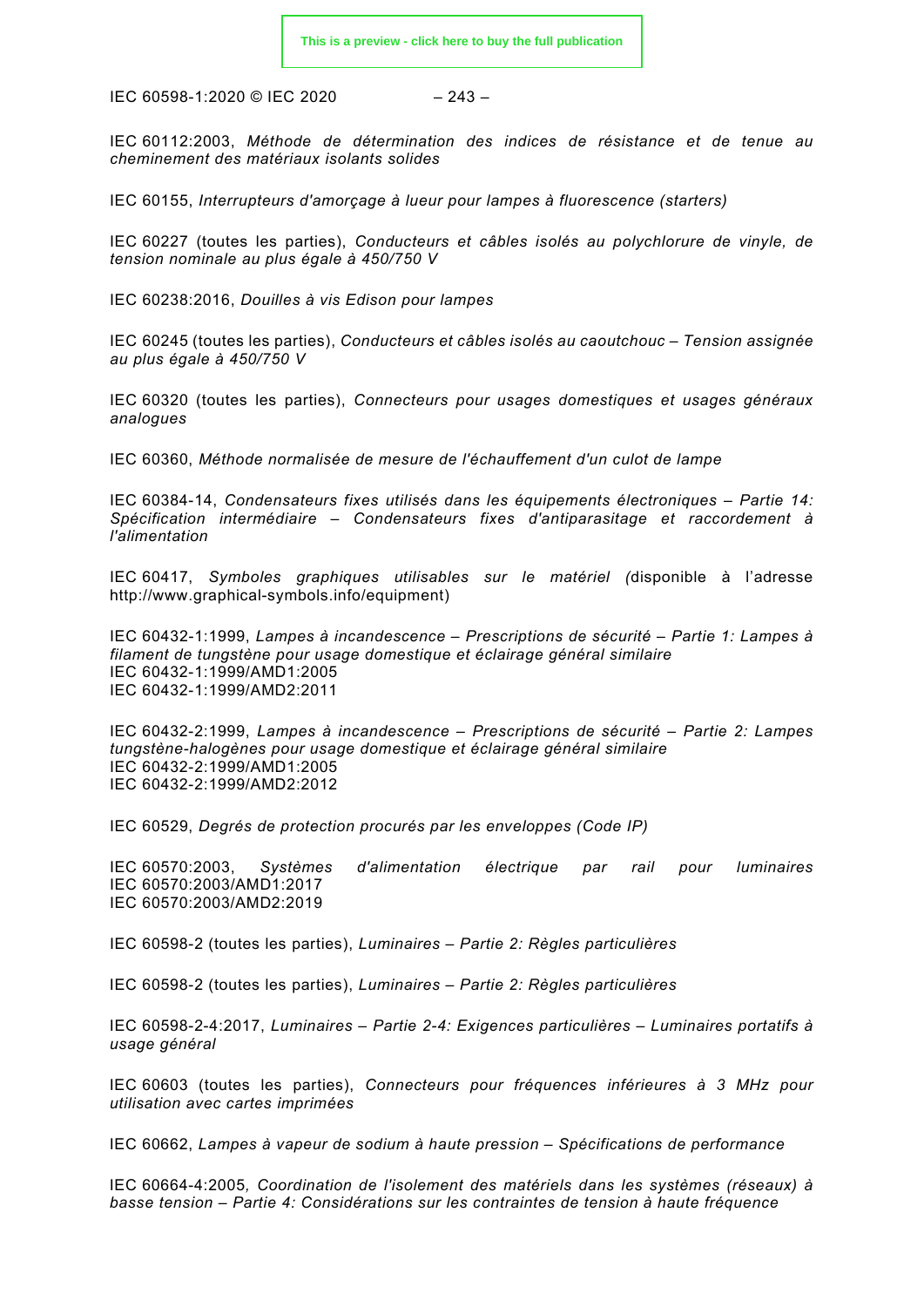– 244 – IEC 60598-1:2020 © IEC 2020

IEC 60684 (toutes les parties), *Gaines isolantes souples*

IEC 60695-2-11, *Essais relatifs aux risques du feu – Partie 2-11: Essais au fil incandescent/chauffant – Méthode d'essai d'inflammabilité pour produits finis (GWEPT)*

IEC 60695-11-5, *Essais relatifs aux risques du feu – Partie 11-5: Flammes d'essai – Méthode d'essai au brûleur-aiguille – Appareillage, dispositif d'essai de vérification et lignes directrices*

IEC 60989, *Transformateurs d'isolement à enroulements séparés, autotransformateurs, transformateurs variables et bobines d'inductance*

IEC 60990, *Méthodes de mesure du courant de contact et du courant dans le conducteur de protection*

IEC 60998-2-1, *Dispositifs de connexion pour circuits basse tension pour usage domestique et analogue – Partie 2-1: Règles particulières pour dispositifs de connexion en tant que parties séparées avec organes de serrage à vis*

IEC 60998-2-2, *Dispositifs de connexion pour circuits basse tension pour usage domestique et analogue – Partie 2-2: Règles particulières pour dispositifs de connexion en tant que parties séparées avec organes de serrage sans vis*

IEC 61032:1997, *Protection des personnes et des matériels par les enveloppes – Calibres d'essai pour la vérification*

IEC 61058-1:2000[1](#page-30-0), *Interrupteurs pour appareils – Partie 1: Règles générales*

IEC 61167, *Lampes aux halogénures métalliques – Spécifications de performance*

IEC 61249 (toutes les parties), *Matériaux pour circuits imprimés et autres structures d'interconnexion*

IEC 61347 (toutes les parties), *Appareillages de lampes*

IEC 61347-1:2015, *Appareillages de lampes – Partie 1: Exigences générales et exigences de sécurité*  IEC 61347-1:2015/AMD1:2017

IEC 61347-2-9, *Appareillages de lampes – Partie 2-9: Exigences particulières pour les appareillages électromagnétiques pour lampes à décharge (à l'exclusion des lampes fluorescentes)*

IEC 61535:2009[2,](#page-30-1) *Coupleurs d'installation pour connexions permanentes dans les installations fixes*

IEC 61558 (toutes les parties), *Sécurité des transformateurs, alimentations, bobines d'inductance et produits analogues*

IEC 61558-1:2005[3](#page-30-2), *Sécurité des transformateurs, alimentations, bobines d'inductance et produits analogues – Partie 1: Exigences générales et essais*

\_\_\_\_\_\_\_\_\_\_\_\_ 1 Supprimée.

<span id="page-30-1"></span><span id="page-30-0"></span><sup>2</sup> Supprimée.

<span id="page-30-2"></span><sup>3</sup> Supprimée.